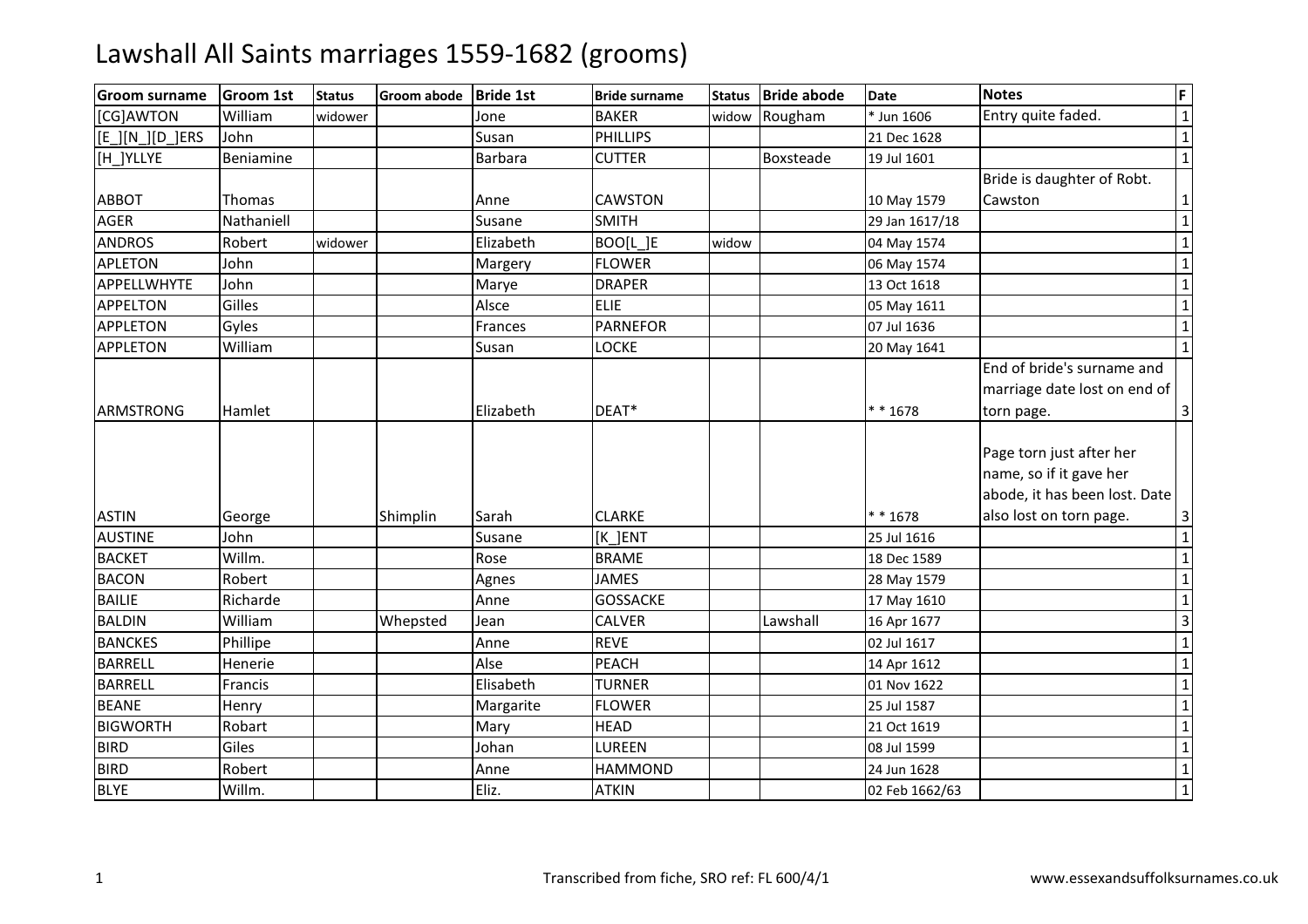| <b>Groom surname</b> | <b>Groom 1st</b> | <b>Status</b> | <b>Groom abode</b> | <b>Bride 1st</b> | <b>Bride surname</b> | <b>Status</b> | <b>Bride abode</b> | <b>Date</b>    | <b>Notes</b>                        | F                       |
|----------------------|------------------|---------------|--------------------|------------------|----------------------|---------------|--------------------|----------------|-------------------------------------|-------------------------|
| <b>BOWERS</b>        | Robt.            |               |                    | Anne             | WATTE[RN]            | widow         |                    | 11 Nov 1589    |                                     | $\overline{\mathbf{1}}$ |
| <b>BOYTON</b>        | George           |               |                    | Johan            | <b>WRIGHT</b>        |               |                    | 06 Jul 1567    |                                     | $\overline{1}$          |
| <b>BRACKET</b>       | Georg            |               |                    | Marie            | <b>CLARK</b>         |               |                    | 02 Feb 1619/20 |                                     | $1\vert$                |
| <b>BRACKETT</b>      | George           |               |                    | Margaret         | <b>JARVIS</b>        |               |                    | 26 Apr 1632    |                                     | $\mathbf 1$             |
|                      |                  |               | Stoke-             |                  |                      |               |                    |                |                                     |                         |
| <b>BRADLEY</b>       | Willm.           | widower       | nayland            | Annis            | <b>CAWSTON</b>       |               | Lawshall           | 25 Jul 1586    |                                     | $1\vert$                |
| <b>BRADYE</b>        | John             |               |                    | Grace            | <b>BARRELL</b>       |               |                    | 13 Oct 1614    |                                     | $\overline{1}$          |
| <b>BRAGE</b>         | Robert           |               |                    | Prudence         | <b>RANSONE</b>       |               |                    | 21 Sep 1616    |                                     | $1\vert$                |
| <b>BRAND</b>         | James            |               |                    | Rose             | <b>MOSBYE</b>        |               |                    | 26 Oct 1567    |                                     | $\overline{1}$          |
| <b>BRAY</b>          | Johes            |               |                    | Hellen           | STEWARD              |               |                    | 06 Jul 1561    |                                     | $\mathbf 1$             |
|                      |                  |               |                    |                  |                      |               |                    |                | The groom is John Bray the          |                         |
| <b>BRAY</b>          | John             | widower       |                    | Elizab.          | <b>PRICKE</b>        | widow         |                    | 12 Aug 1567    | elder.                              | 1                       |
| <b>BRAY</b>          | Gyllym           |               |                    | Prudence         | <b>WRIGHT</b>        |               |                    | 07 May 1570    |                                     | $\mathbf 1$             |
| <b>BRAY</b>          | William          |               |                    | Mary             | <b>CLARKE</b>        |               |                    | 25 Jun 1674    |                                     | $\mathbf 1$             |
| <b>BRAYE</b>         | Frances          |               |                    | Joane            | RANSDALE             |               |                    | 01 Nov 1618    |                                     | $\mathbf 1$             |
| <b>BREWSE</b>        | Thomas           |               |                    | Anne             | <b>COPSEY</b>        |               |                    | 23 Mar 1667/68 |                                     | $\mathbf 1$             |
| <b>BREWSTER</b>      | Thomas           |               |                    | Mary             | <b>HAVENS</b>        |               |                    | 09 Apr 1635    |                                     | $\mathbf{1}$            |
| <b>BREWSTER</b>      | Matthew          |               |                    | <b>Bridget</b>   | <b>WRIGHT</b>        |               |                    | 23 Nov 1637    |                                     | $\overline{1}$          |
| <b>BREWSTER</b>      | Ambrose          |               |                    | Grace            | <b>DEEKS</b>         |               |                    | 28 Apr 1664    |                                     | $\mathbf 1$             |
| <b>BRINKLEY</b>      | Ambrose          |               |                    | Elizabeth        | <b>HAMOND</b>        |               |                    | 08 Aug 1633    |                                     | $\overline{1}$          |
| <b>BROWNE</b>        | Francs           |               |                    | Johan            | <b>HAMOND</b>        | widow         |                    | 02 Oct 1582    |                                     | $\overline{1}$          |
| <b>BROWNE</b>        | Richard          |               | Hadgn?             | Sarah            | <b>ELEY</b>          |               |                    | 29 May 1622    |                                     | $1\vert$                |
| <b>BRUSE</b>         | Edmond           |               |                    | Mary             | <b>PAYNE</b>         |               |                    | 05 Jul 1636    |                                     | $1\vert$                |
| <b>BRUSE</b>         | Thomas           |               |                    | Fennor           | <b>CHAPLIN</b>       |               |                    | 02 Feb 1669/70 | Follows 1669 burials.               | $\overline{2}$          |
| <b>BULLER</b>        | Andrew           |               |                    | Hellen           | <b>DEATH</b>         |               |                    | 23 May 1560    |                                     | $\mathbf{1}$            |
| <b>BULLOCKE</b>      | Thomas           |               |                    | Anne             | <b>CRICKE</b>        |               |                    | 02 Feb 1589/90 |                                     | $\mathbf 1$             |
| <b>BURTON</b>        | Richard          |               |                    | Elizabeth        | <b>ARNOLD</b>        |               |                    | 11 Apr 1681    |                                     | $\overline{3}$          |
|                      |                  |               | Bury St.           |                  |                      |               |                    |                |                                     |                         |
| <b>BYE</b>           | John             |               | Edmond             | Mary             | <b>GAULT</b>         |               |                    | 28 Dec 1668    |                                     | $1\vert$                |
| <b>BYRD</b>          | Richard          |               |                    | Elizabeth        | <b>DEATH</b>         |               |                    | 03 Jul 1575    |                                     | $1\vert$                |
| <b>BYRD</b>          | Edmund           |               |                    | Margery          | <b>BYXBY</b>         |               |                    | 17 May 1584    |                                     | $\overline{1}$          |
| <b>BYRD</b>          | Thomas           |               |                    | Anne             | <b>HOWARD</b>        |               |                    | * * 1592       | No date - only year is given. $ 1 $ |                         |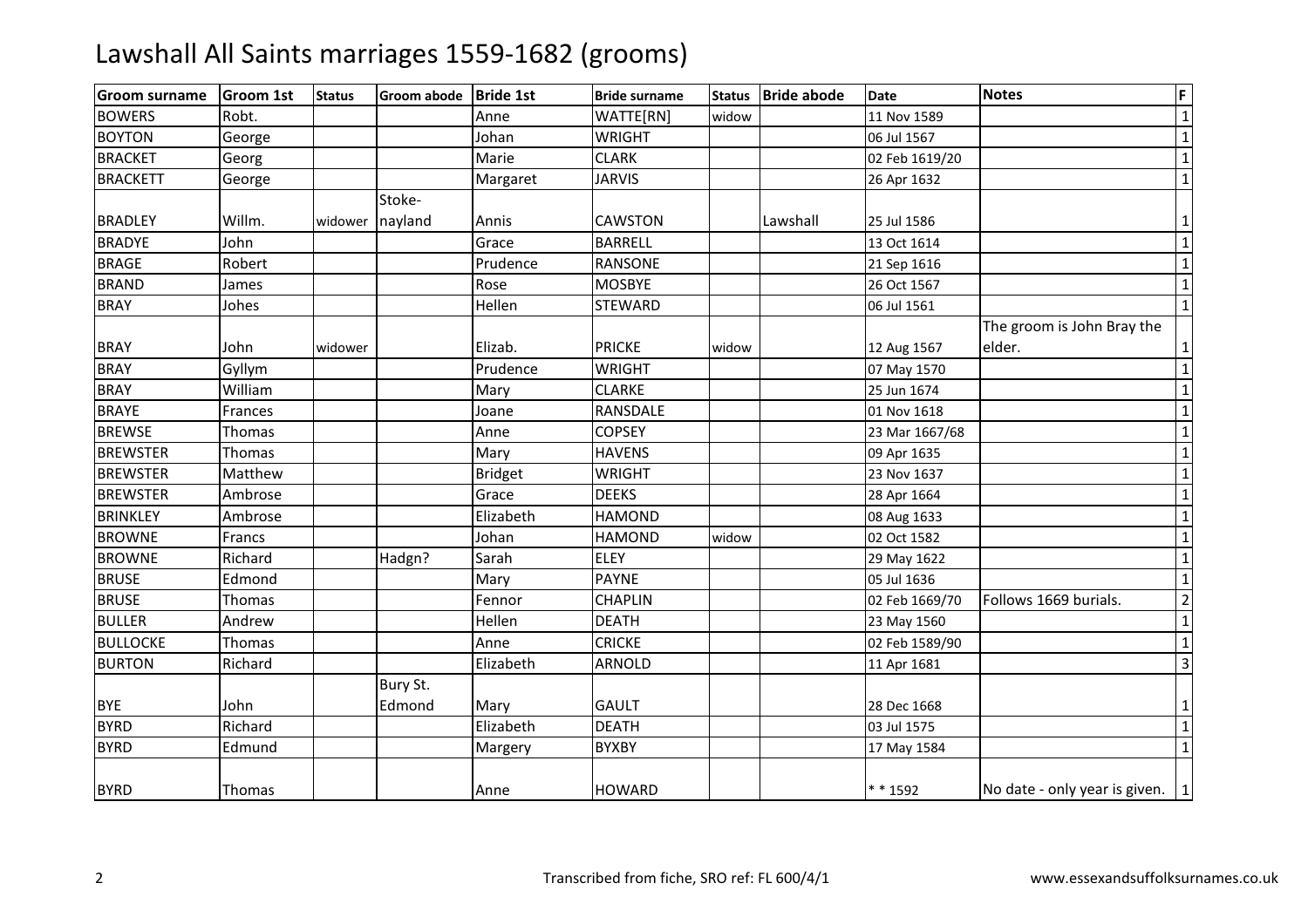| <b>Groom surname</b> | <b>Groom 1st</b> | <b>Status</b> | Groom abode Bride 1st |                | <b>Bride surname</b> | <b>Status</b> | <b>Bride abode</b> | <b>Date</b>    | <b>Notes</b>       | F                       |
|----------------------|------------------|---------------|-----------------------|----------------|----------------------|---------------|--------------------|----------------|--------------------|-------------------------|
| <b>CADGE</b>         | John             |               |                       | Sarah          | <b>FROST</b>         |               | Stansted           | 20 Feb 1665/66 |                    | $\overline{1}$          |
| CADNE[R_]            | John             |               |                       | Alice          | <b>LOCKE</b>         |               |                    | 12 Sep 1614    |                    | $\mathbf{1}$            |
| <b>CASON</b>         | William          |               |                       | Mary           | CASON                |               |                    | 21 Jun 1674    |                    | $\mathbf{1}$            |
| <b>CAUSTON</b>       | Thomas           |               |                       | Sarah          | LOCKE                |               |                    | 11 Apr 1681    |                    | $\overline{\mathbf{3}}$ |
| <b>CAWSON</b>        | Charles          |               |                       | Rachell        | <b>HUBBARD</b>       |               | Cockfield          | 30 Nov 1620    |                    | $\mathbf{1}$            |
| <b>CAWSONE</b>       | Robarte          |               |                       | Elizabeth      | <b>MERRILLS</b>      |               |                    | 29 Jan 1610/11 |                    | $\mathbf{1}$            |
| <b>CAWSTON</b>       | Thomas           |               |                       | Anne           | <b>HUNT</b>          |               |                    | 16 Jun 1585    |                    | $\overline{1}$          |
| <b>CAWSTON</b>       | Robert           |               |                       | Mary           | <b>BRAY</b>          |               |                    | 29 Jun 1608    |                    | $\mathbf 1$             |
| <b>CAWSTON</b>       | William          |               |                       | Hester         | <b>BROOKE</b>        |               |                    | 23 Apr 1663    |                    | $\mathbf 1$             |
| <b>CHAPLIN</b>       | Will.            |               |                       | Judah          | <b>BRADLY</b>        |               |                    | 27 Jun 1643    |                    | $\mathbf{1}$            |
| <b>CHRISTOPHER</b>   | William          |               | Hartest               | Unica          | <b>CHINERIE</b>      |               | Cockfield          | 24 Jun 1611    |                    | $\mathbf 1$             |
| <b>CHURCH</b>        | Robert           | widower       |                       | Margaret       | <b>JOHNSONNE</b>     | widow         |                    | 18 Oct 1571    |                    | $\mathbf{1}$            |
| <b>CLARCKE</b>       | Willm.           |               |                       | Johan          | <b>HILL</b>          |               |                    | 25 Jul 1605    |                    | $\mathbf 1$             |
| <b>CLARCKE</b>       | Edward           | widower       |                       | Margaret       | $[T_.][E_.][W_.]$ S  |               |                    | 22 Nov 1606    | Entry quite faded. | $\mathbf{1}$            |
| <b>CLARK</b>         | Roger            |               |                       | Frances        | <b>WRIGHT</b>        |               |                    | 01 May 1632    |                    | $\mathbf{1}$            |
| <b>CLARKE</b>        | Thomas           |               |                       | <b>Bridgit</b> | <b>FROST</b>         |               |                    | 20 Jul 1608    |                    | $\mathbf 1$             |
| <b>CLARKE</b>        | John             |               |                       | Ellinor        | <b>GOSHAUKE</b>      |               |                    | 18 Jan 1615/16 |                    | $\overline{1}$          |
| <b>CLARKE</b>        | Daniel           |               |                       | Ann            | [B_]EARE             |               |                    | 17 Oct 1624    |                    | $\overline{1}$          |
| <b>CLARKE</b>        | Isaack           |               |                       | Rose           | <b>WEBB</b>          |               |                    | 18 Apr 1625    |                    | $\overline{1}$          |
| <b>CLARKE</b>        | Thomas           |               |                       | Alce           | <b>WRIGHT</b>        |               |                    | 24 Jun 1640    |                    | $\mathbf{1}$            |
| <b>CLAUER</b>        | Willm            |               |                       | Susan          | <b>FULLER</b>        |               |                    | 13 Nov 1636    |                    | $\mathbf{1}$            |
| <b>CLEARKE</b>       | Joseph           |               |                       | Sary           | <b>CLARKE</b>        |               |                    | 30 Apr 1671    |                    | $\overline{2}$          |
| <b>CLERKE</b>        | John             |               |                       | Margarite      | <b>DEATH</b>         |               |                    | 28 Jan 1565/66 |                    | $\overline{1}$          |
| <b>CLERKE</b>        | Gyles            |               |                       | Johan          | <b>HUNT</b>          |               |                    | 02 Feb 1576/77 |                    | $\mathbf 1$             |
| <b>CLERKE</b>        | Gyles            |               |                       | Dorothy        | <b>SMITH</b>         |               |                    | 24 Jun 1591    |                    | $\mathbf{1}$            |
| <b>COCKE</b>         | Thomas           |               |                       | Faith          | <b>CAWDLER</b>       |               |                    | 25 May 1587    |                    | $\mathbf 1$             |
| <b>COLE</b>          | John             |               |                       | Mary           | <b>SMYTH</b>         |               |                    | 06 Oct 1681    |                    | $\overline{3}$          |
| <b>COLLINS</b>       | John             |               |                       | Martha         | <b>GOSHAWKE</b>      |               |                    | 18 Sep 1666    |                    | $\mathbf{1}$            |
| <b>COLLINWOOD</b>    | John             |               |                       | Lydia          | <b>FYRMIN</b>        |               |                    | 20 Sep 1638    |                    | $\mathbf 1$             |
| <b>COOLE</b>         | Richarde         |               |                       | Ann            | <b>STURGION</b>      |               |                    | 14 Apr 1623    |                    | $\mathbf 1$             |
|                      |                  |               | Hollings-             |                |                      |               |                    |                |                    |                         |
| <b>COOPER</b>        | John             |               | hert                  | Priscilla      | <b>GIBBENS</b>       |               |                    | 24 Dec 1668    |                    | $\mathbf{1}$            |
| <b>COPPINE</b>       | Augustine        |               |                       | Martha         | <b>ELEYE</b>         |               |                    | 18 Apr 1616    |                    | $\overline{\mathbf{1}}$ |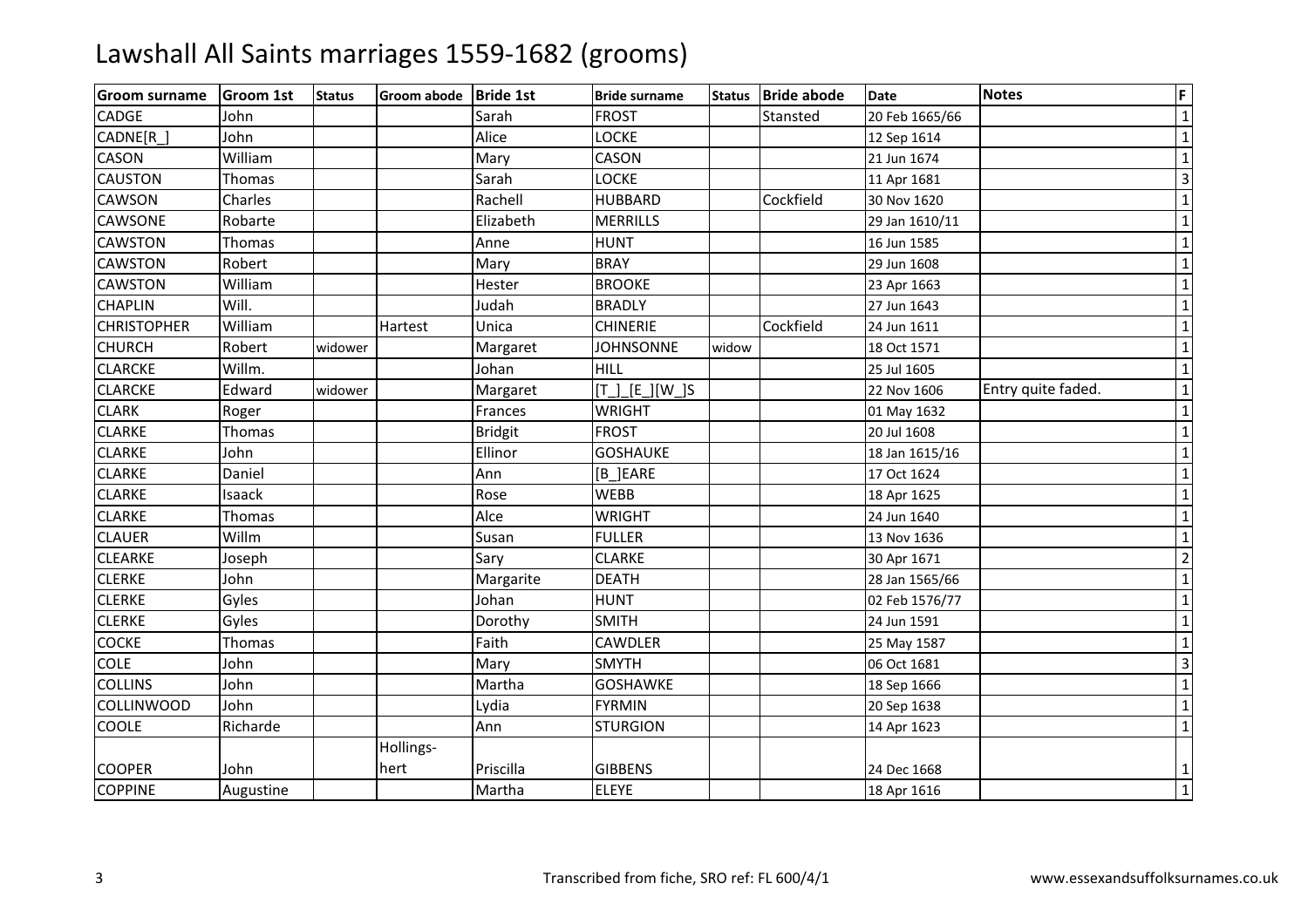| lGroom surname                 | <b>Groom 1st</b> | <b>Status</b> | <b>Groom abode</b> | <b>Bride 1st</b> | <b>Bride surname</b>       | <b>Status</b> | <b>Bride abode</b> | <b>Date</b>                | <b>Notes</b>                                                                                                | F                              |
|--------------------------------|------------------|---------------|--------------------|------------------|----------------------------|---------------|--------------------|----------------------------|-------------------------------------------------------------------------------------------------------------|--------------------------------|
| COPS E                         | John             |               |                    | Anne             | <b>CLARKE</b>              |               |                    | 18 Oct 1602                |                                                                                                             | $\mathbf 1$                    |
| <b>COPSY</b>                   | Charles          |               |                    | Sarah            | <b>KEEN</b>                |               |                    | 28 Sep 1674                |                                                                                                             | $\overline{1}$                 |
| <b>COPSY</b>                   | Richard          |               |                    | Elizabeth        | <b>BROWN</b>               |               |                    | 18 Oct 1677                |                                                                                                             |                                |
|                                |                  |               |                    |                  |                            |               |                    |                            | There is a hole in the page,<br>which means the end of the<br>bride's surname has been                      |                                |
| <b>CORDER</b>                  | John             |               |                    | Alyce            | DO[Y ]*                    |               |                    | 26 Sep 1577                | lost.                                                                                                       | $\mathbf{1}$                   |
| <b>CORDER</b>                  | Robert           |               |                    | Jane             | <b>REEVE</b>               |               |                    | 16 Nov 1640                |                                                                                                             | $\overline{1}$                 |
| COUSEL?                        | William          |               |                    | Mary             | <b>CRICK</b>               |               |                    | 04 Jun 1646                |                                                                                                             | $\overline{1}$                 |
| <b>CRECKE</b>                  | Robert           |               |                    | An               | <b>BARKER</b>              |               |                    | 23 Jul 1632                |                                                                                                             | $\overline{1}$                 |
| <b>CRICK</b>                   | William          |               |                    | Mary             | <b>SMITH</b>               |               |                    | 16 Oct 1619                |                                                                                                             | $\overline{1}$                 |
| <b>CRICK</b>                   | John             |               |                    | Sara             | <b>BARRELL</b>             |               |                    | 16 May 1620                |                                                                                                             | $\overline{1}$                 |
| <b>CRICK</b>                   | Edward           |               |                    | Mary             | <b>SMYTH</b>               | widow         |                    | 21 Feb 1668/69             |                                                                                                             | $\overline{1}$                 |
| <b>CRICKE</b><br><b>CRICKE</b> | Robt.<br>John    |               | Edward-<br>stone   | Anne<br>Florence | <b>ELY</b><br><b>JAMES</b> |               |                    | 06 Aug 1559<br>19 May 1560 |                                                                                                             | $\mathbf{1}$<br>$\overline{1}$ |
| <b>CRICKE</b>                  | John             |               |                    | Barbara          | <b>PECHE</b>               | widow         |                    | 23 May 1597                | The groom is a collarmaker.                                                                                 | $\vert 1 \vert$                |
| <b>CRICKE</b>                  | John             |               |                    | Elizabeth        | <b>SPARCKE</b>             |               |                    | 29 Nov 1599                |                                                                                                             | $\mathbf 1$                    |
| <b>CRICKE</b>                  | Edward           |               |                    | Matye            | <b>CAUSTONE</b>            |               |                    | 01 Sep 1616                |                                                                                                             | $\overline{1}$                 |
| <b>CRICKE</b>                  | <b>Thomas</b>    |               |                    | Ellen            | $[G_$ ]OATE $[S_$          |               |                    | 26 May 1645                |                                                                                                             | $\overline{1}$                 |
| <b>CRISPE</b>                  | Samuell          |               |                    | Mary             | <b>ELEY</b>                |               |                    | 28 Oct 1635                |                                                                                                             | $\mathbf{1}$                   |
| <b>CUNINGE</b>                 | Christopher      |               |                    | <b>Bridget</b>   | <b>BROWNE</b>              |               |                    | 05 May 1612                |                                                                                                             | $\overline{1}$                 |
| <b>CUTMARE?</b>                |                  | widower       |                    | Anne             | $[B]$ <sup>*</sup>         |               |                    | $* * 1614$                 | Entry bleeding through from<br>other side of page makes<br>this almost impossible to<br>read on microfiche. | $\mathbf{1}$                   |
| <b>CUTMAY</b>                  | James            |               |                    | Johan            | <b>GOSHAUKE</b>            |               |                    | 28 Oct 1601                |                                                                                                             | $\overline{1}$                 |
| <b>CUTMAY</b>                  | James            |               |                    | Anne             | <b>FEYER</b>               |               |                    | 19 Jul 1608                |                                                                                                             | $\overline{1}$                 |
| <b>CUTMERE</b>                 | Henry            |               |                    | Alyce            | <b>EUERED</b>              |               | Stansfield         | 01 Nov 1603                |                                                                                                             | $\overline{1}$                 |
| <b>CUTMORE</b>                 | John             |               | Shimplen           | Mary             | <b>FROST</b>               |               |                    | 27 Sep 1631                |                                                                                                             | $\overline{1}$                 |
| <b>DEATH</b>                   | James            |               |                    | Johan            | <b>BARRELL</b>             |               |                    | 07 Oct 1577                |                                                                                                             | $\overline{1}$                 |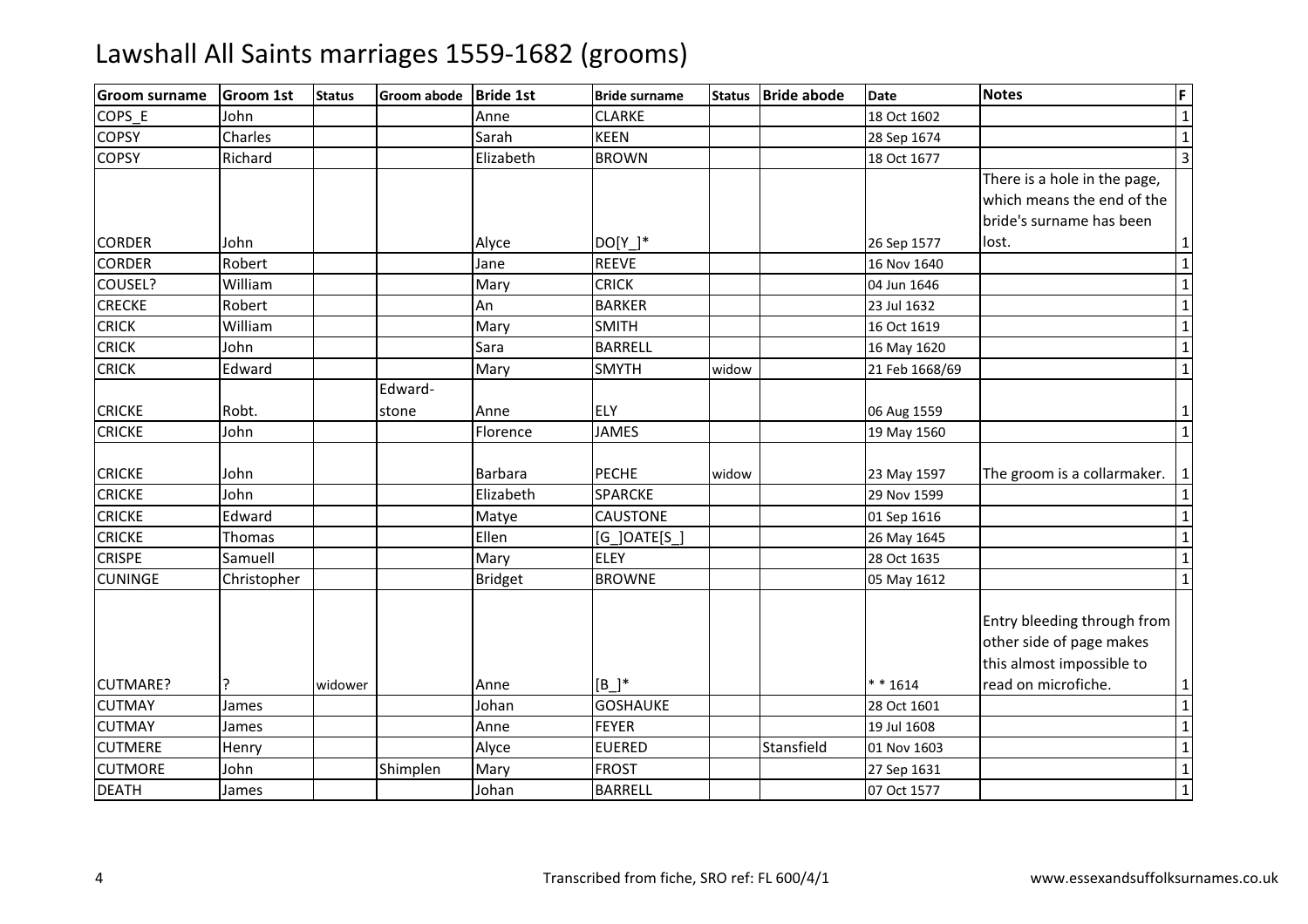| lGroom surname   | <b>Groom 1st</b> | <b>Status</b> | Groom abode Bride 1st |                | <b>Bride surname</b> | <b>Status</b> | <b>Bride abode</b> | <b>Date</b>    | <b>Notes</b>             | F              |
|------------------|------------------|---------------|-----------------------|----------------|----------------------|---------------|--------------------|----------------|--------------------------|----------------|
| <b>DEEKE</b>     | George           |               |                       | Rose           | <b>HILL</b>          |               |                    | 27 Sep 1579    |                          | $\mathbf{1}$   |
| <b>DICKRSEN</b>  | Tempest          |               |                       | Ann            | ROA[P_][L_]          |               |                    | 25 May 1676    |                          | $\mathbf{1}$   |
|                  |                  |               |                       |                |                      |               |                    |                | Mr. Henry Drury and Mrs. |                |
|                  |                  |               |                       |                |                      |               |                    |                | Isaacke were maryed at   |                |
| <b>DRURY</b>     | Henry            |               |                       | ?              | <b>ISAACKE</b>       |               |                    | 15 Sep 1562    | Gosfield in Essex.       | $\mathbf{1}$   |
|                  |                  |               |                       |                |                      |               |                    |                | Mr. Robt. Drury & Mrs.   |                |
| <b>DRURY</b>     | Robt.            |               |                       | Elizabeth      | <b>DRURY</b>         |               |                    | 13 Jun 1563    | Elizabeth Drury          | $\mathbf{1}$   |
| <b>ELEYE</b>     | Francis          |               |                       | Joane          | <b>REIGNOLD</b>      |               |                    | 22 May 1617    |                          | $\mathbf{1}$   |
| <b>ELY</b>       | Willm.           |               |                       | Margaret       | <b>ARCHER</b>        | widow         |                    | 04 Oct 1562    |                          | $\mathbf{1}$   |
| <b>ELY</b>       | John             |               |                       | Grace          | <b>GOLDING</b>       |               |                    | 27 Apr 1578    |                          | $\mathbf 1$    |
| <b>ELY</b>       | Willm.           |               |                       | Alyce          | <b>HEAD</b>          |               |                    | 20 Jun 1585    |                          | $\mathbf 1$    |
| <b>ELY</b>       | John             |               |                       | Mary           | <b>UNDERWOOD</b>     |               |                    | 08 Feb 1591/92 |                          | $\mathbf 1$    |
| <b>ERWINNE</b>   | John             |               |                       | Francs.        | LUMKIN               |               |                    | 22 Jul 1565    |                          | $\mathbf{1}$   |
| <b>FLOWER</b>    | Gyles            |               |                       | Alyce          | <b>DICKE</b>         |               |                    | 26 Jul 1579    |                          | $\mathbf{1}$   |
| <b>FLOWER</b>    | John             |               |                       | Dorothy        | <b>WIFFEN</b>        |               |                    | 17 Jun 1585    |                          | $\mathbf{1}$   |
| <b>FLOWER</b>    | Robert           |               |                       | <b>Barbara</b> | LA[NU]D              |               | <b>Bumstead</b>    | 25 Jul 1594    |                          | $\mathbf{1}$   |
| <b>FORD</b>      | Thomas           |               |                       | Mary           | <b>PLAND</b>         |               |                    | 22 Jun 1572    |                          | $\mathbf 1$    |
| <b>FOWLER</b>    | Anthony          |               |                       | Mary           | <b>CLARKE</b>        |               |                    | 16 Jan 1639/40 |                          | $\mathbf{1}$   |
| <b>FRANCKLIN</b> | William          |               |                       | Grace          | <b>ELEY</b>          |               |                    | 31 Oct 1621    | The groom is a clerk.    | $\mathbf{1}$   |
| <b>FROST</b>     | Robt.            |               |                       | Alyce          | <b>CAWSTON</b>       |               |                    | 01 Nov 1591    |                          | $\mathbf 1$    |
| <b>FROST</b>     | Henrie           |               |                       | Anne           | <b>ELEY</b>          |               |                    | 01 Nov 1593    |                          | $\mathbf{1}$   |
| <b>FROST</b>     | Thomas           |               | Glemsford             | atice          | <b>FROST</b>         |               |                    | 01 Sep 1631    |                          | $\mathbf{1}$   |
| <b>FULLER</b>    | John             |               | Nowton                | Agnes          | COWNER?              |               |                    | 01 May 1599    |                          | $\mathbf{1}$   |
| <b>FURROWIN</b>  | Edward           |               |                       | <b>Bryget</b>  | <b>SPINKE</b>        |               |                    | 25 Jan 1598/99 |                          | $\mathbf{1}$   |
| <b>FYRMIN</b>    | Robert           |               |                       | Margrett       | <b>BULLY</b>         |               |                    | 23 Apr 1663    |                          | $\mathbf{1}$   |
| <b>GAME</b>      | Aron             |               |                       | Martha         | <b>GISHAWKE</b>      |               |                    | 13 Oct 1674    |                          | $\mathbf 1$    |
| <b>GIBLIN</b>    | Stephen          |               |                       | Susan          | <b>PATRIDGE</b>      |               |                    | 02 Feb 1641/42 |                          | $\mathbf 1$    |
| GILL             | Thomas           |               |                       | Anne           | <b>ELIE</b>          |               |                    | 05 Oct 1611    |                          | $\mathbf{1}$   |
| GILL             | Francis          |               |                       | <b>Barbara</b> | <b>HOLLAND</b>       |               |                    | 15 May 1645    |                          | $\mathbf{1}$   |
| <b>GOLDING</b>   | John             |               |                       | Elizabeth      | <b>BYRD</b>          |               |                    | 07 Oct 1564    |                          | $\mathbf 1$    |
| <b>GOSHAUK</b>   | John             |               |                       | Mary           | <b>HEARNS</b>        |               |                    | 29 Sep 1681    |                          | $\overline{3}$ |
| <b>GOSHAUKE</b>  | John             |               |                       | Agnes          | <b>WRIGHT</b>        |               |                    | 22 Sep 1566    |                          | $\mathbf 1$    |
| <b>GOSHAUKE</b>  | Thomas           |               |                       | Alice          | <b>TURNER</b>        |               |                    | 14 Jan 1615/16 |                          | $\overline{1}$ |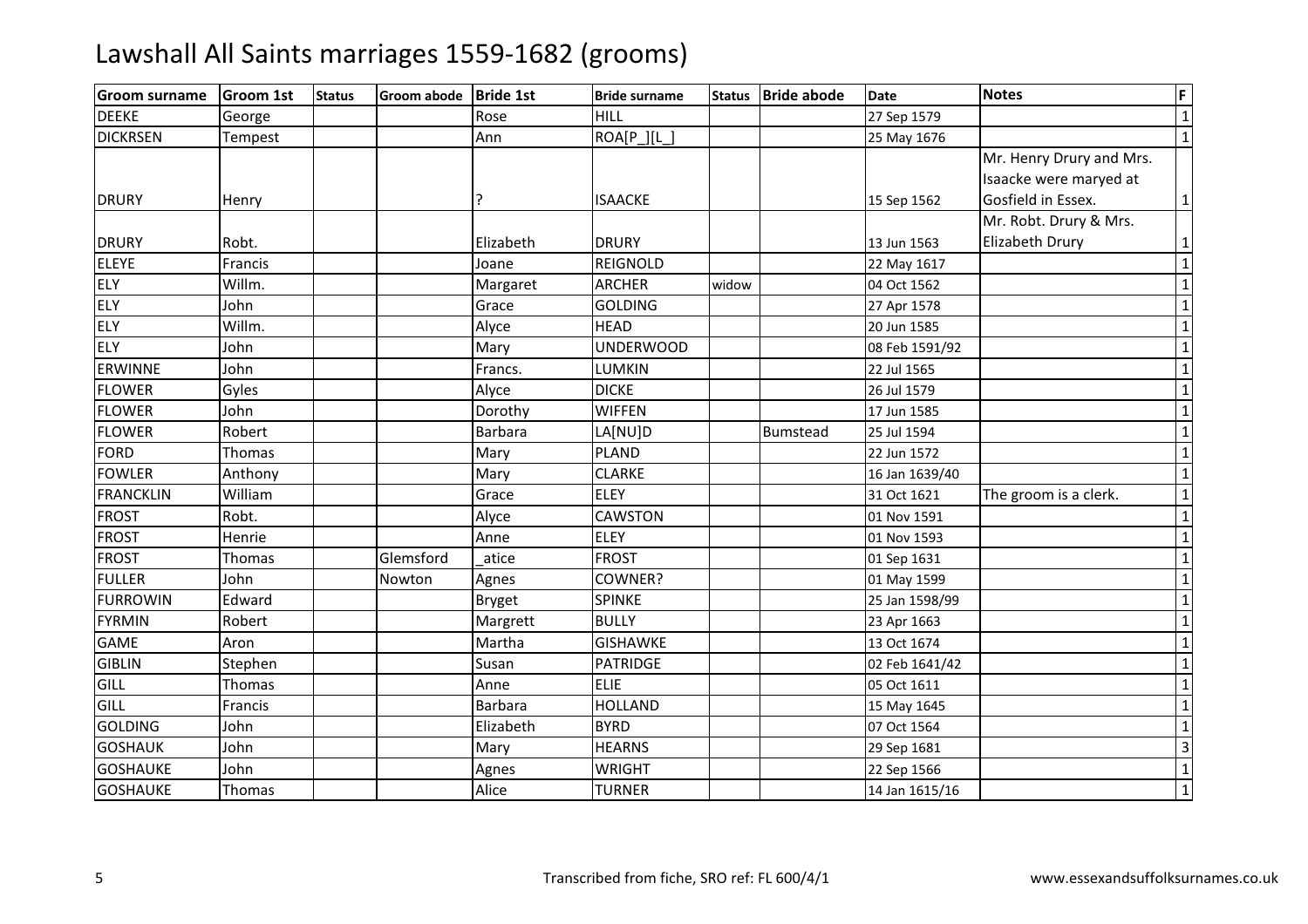| <b>Groom surname</b> | <b>Groom 1st</b> | <b>Status</b> | Groom abode Bride 1st |                 | <b>Bride surname</b> | <b>Status</b> | <b>Bride abode</b> | Date           | <b>Notes</b>                                                          | F              |
|----------------------|------------------|---------------|-----------------------|-----------------|----------------------|---------------|--------------------|----------------|-----------------------------------------------------------------------|----------------|
| <b>GOSHAUKE</b>      | John             |               |                       | An              | <b>HAYWARD</b>       |               |                    | 18 Oct 1637    |                                                                       | $\mathbf{1}$   |
| <b>GOSSAKE</b>       | John             |               |                       | Susan           | <b>CLARKE</b>        |               |                    | 21 Jul 1672    |                                                                       | $\overline{2}$ |
| <b>GOYTON</b>        | Roger            |               |                       | Elizabeth       | <b>THORNTON</b>      |               |                    | 11 Nov 1634    |                                                                       | $\mathbf{1}$   |
| GRAI[G ]ROSE         | Ambrose          |               |                       | Sarah           | <b>ROW</b>           |               |                    | 23 Mar 1635/36 |                                                                       | $\mathbf{1}$   |
| <b>GRAVE</b>         | John             | widower       |                       | Anne            | <b>MACRO</b>         |               |                    | 10 Jan 1569/70 |                                                                       | $\mathbf{1}$   |
| <b>GREEN</b>         | John             |               |                       | Damaris         | <b>SCOTT</b>         |               |                    | 03 Jun 1667    |                                                                       | $\mathbf{1}$   |
| <b>GREENE</b>        | Robert           |               |                       | Thamasin        | <b>KING</b>          |               |                    | 19 Aug 1634    |                                                                       | $\mathbf{1}$   |
| <b>GRIGGS</b>        | John             |               |                       | Dorothy         | <b>FROST</b>         |               |                    | 07 Feb 1642/43 |                                                                       | $\mathbf{1}$   |
| <b>GRIGGS</b>        | Willm            |               |                       | Alice           | <b>CRICKE</b>        |               |                    | 16 Nov 1667    |                                                                       | $\mathbf{1}$   |
| <b>HAMMON</b>        | Roberte          |               |                       | Judeth          | <b>REEVE</b>         |               |                    | 05 Oct 1600    |                                                                       |                |
| <b>HAMMOND</b>       | Thomas           |               |                       | Rebecca         | <b>NUNNE</b>         |               |                    | 07 May 1610    |                                                                       |                |
| <b>HAMMOND</b>       | Thomas           |               |                       | Anne            | <b>HOW</b>           |               |                    | 24 Apr 1628    |                                                                       |                |
| <b>HAMOND</b>        | Robt.            |               |                       | Elizabeth       | <b>MYCHE</b>         |               |                    | 28 Aug 1559    |                                                                       | $\mathbf{1}$   |
| <b>HAMOND</b>        | Thomas           |               |                       | Anne            | <b>CAWSTON</b>       |               |                    | 22 Oct 1559    |                                                                       | $\mathbf{1}$   |
| <b>HAMOND</b>        | Robert           |               | Uhetham?              | Mary            | CAWS[LK]IN           |               |                    | 01 May 1589    |                                                                       | $\mathbf 1$    |
| <b>HAMOND</b>        | Thomas           |               |                       | An              | <b>HUNT</b>          |               |                    | 06 Oct 1642    |                                                                       | $\mathbf 1$    |
| <b>HAMOND</b>        | John             |               |                       | Mary            | <b>LOCKE</b>         |               |                    | 17 Nov 1664    |                                                                       | $\mathbf{1}$   |
| HAMOND?              | Robt.            |               |                       | Johan           | <b>FLOWER?</b>       |               |                    | 02 Jul 1575    | Groom is son of Willm.<br>Hamond, bride is daughter<br>of Robt Flower | $\mathbf{1}$   |
| <b>HARVEY</b>        | Richard          |               |                       | Mary            | <b>PAYNE</b>         | widow         |                    | 20 Dec 1664    |                                                                       | $\mathbf 1$    |
| <b>HAVENS</b>        | William          |               |                       | Marie           | <b>SMITH</b>         |               |                    | 16 Oct 1611    |                                                                       | $\mathbf{1}$   |
| <b>HAWARD</b>        | Thomas           |               |                       | <b>Brigett</b>  | <b>BAKER</b>         |               |                    | 06 Apr 1673    |                                                                       | $\overline{2}$ |
| <b>HAYWARD</b>       | William          |               |                       | Agnes           | <b>CRICKE</b>        |               |                    | 17 Apr 1572    |                                                                       | $\mathbf{1}$   |
| <b>HAYWARD</b>       | Richard          |               |                       | Anne            | <b>FLOWER</b>        |               |                    | 29 Jul 1582    |                                                                       | $\mathbf{1}$   |
| <b>HAYWARD</b>       | Willm.           |               |                       | Elizabeth       | <b>GOLDING</b>       |               |                    | 30 Nov 1591    |                                                                       | $\mathbf{1}$   |
| <b>HAYWARD</b>       | William          |               |                       | Alsce           | CUDMARE?             |               |                    | 02 Nov 1610    |                                                                       | $\mathbf{1}$   |
| <b>HAYWARD</b>       | John             |               |                       | Matthee         | <b>HORN[O ][T ]</b>  |               |                    | 01 Nov 1637    |                                                                       | $\mathbf{1}$   |
| <b>HAYWARD</b>       | Richard          |               |                       | <b>Bridgett</b> | <b>HAYWARD</b>       |               |                    | 16 Jan 1638/39 |                                                                       |                |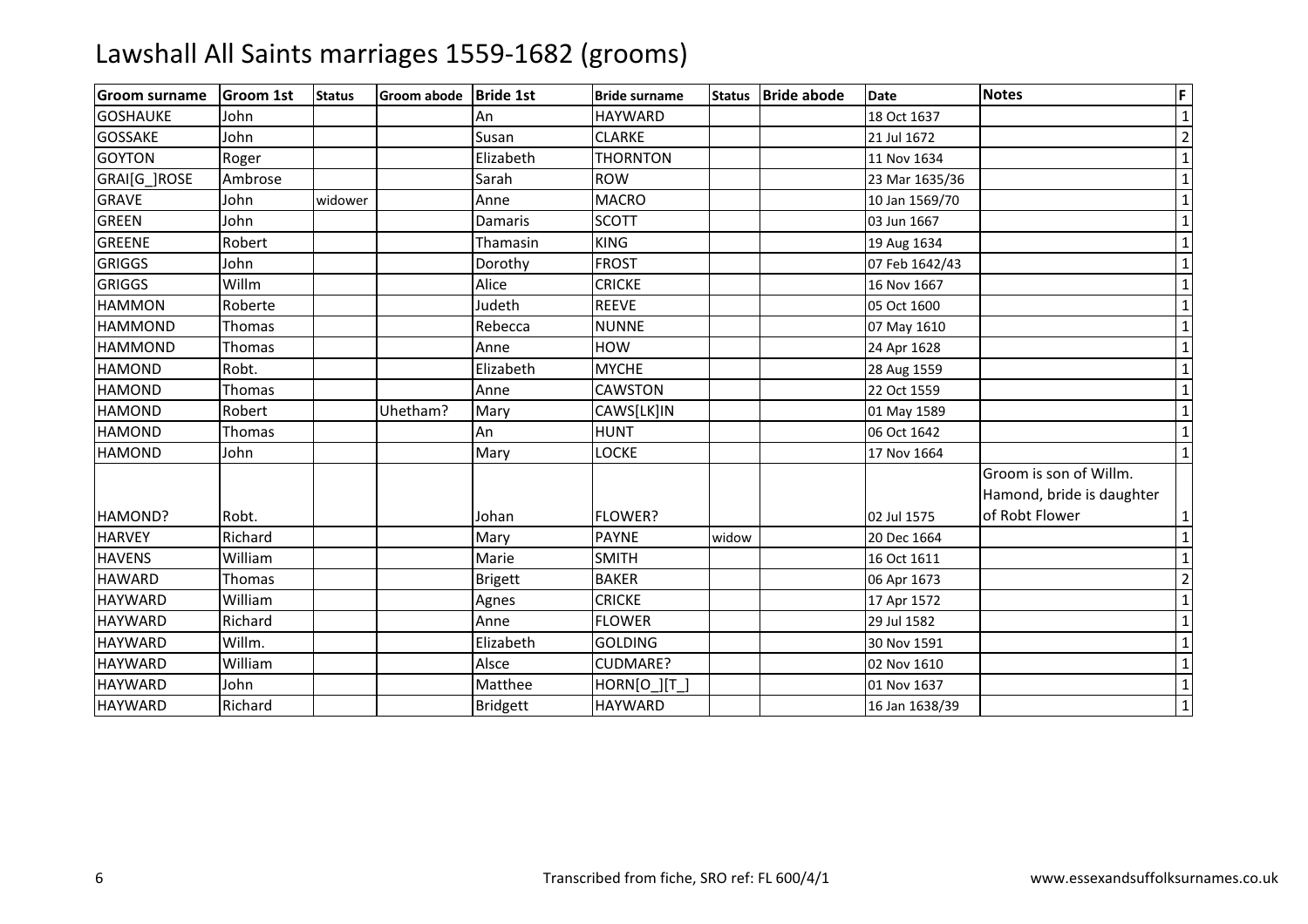| <b>Groom surname</b> | <b>Groom 1st</b> | <b>Status</b> | Groom abode | <b>Bride 1st</b> | <b>Bride surname</b> | <b>Status</b> | <b>Bride abode</b> | <b>Date</b>    | <b>Notes</b>                | F                       |
|----------------------|------------------|---------------|-------------|------------------|----------------------|---------------|--------------------|----------------|-----------------------------|-------------------------|
|                      |                  |               |             |                  |                      |               |                    |                |                             |                         |
|                      |                  |               |             |                  |                      |               |                    |                | Confusing: Entred with      |                         |
|                      |                  |               |             |                  |                      |               |                    |                | marriages, and says         |                         |
|                      |                  |               |             |                  |                      |               |                    |                | "marryed" by the date, but  |                         |
|                      |                  |               |             |                  |                      |               |                    |                | the format (George son of   |                         |
|                      |                  |               |             |                  |                      |               |                    |                | George Hayward and his      |                         |
| HAYWARD?             | George           |               |             |                  |                      |               |                    | 19 Oct 1676    | wife) looks like a baptism. | $\mathbf{3}$            |
| <b>HEAD</b>          | John             |               |             | Agnes            | <b>EVERED</b>        |               |                    | 21 Apr 1590    |                             | $\overline{1}$          |
| <b>HEAD</b>          | Henry            |               |             | Margaret         | <b>STURGES</b>       |               |                    | 08 Jan 1591/92 |                             | $\overline{1}$          |
| <b>HEAD</b>          | John             |               |             | Hellen           | LA[NU]D              |               | Bumstead           | 30 Nov 1594    |                             | $\overline{1}$          |
| <b>HERSON</b>        | Philippe         |               |             | Johan            | <b>ARCHER</b>        |               |                    | 04 Nov 1576    |                             | $\overline{1}$          |
| <b>HILLS</b>         | Jeremy           |               |             | Susan            | <b>LYNG</b>          |               |                    | 07 Mar 1640/41 |                             | $\overline{\mathbf{1}}$ |
| <b>HOLLANDE</b>      | William          |               |             | Elen             | <b>CLARKE</b>        |               |                    | 09 Jul 1622    |                             | $\overline{1}$          |
| <b>HOW</b>           | Henrie           |               |             | Judah            | <b>BARRELL</b>       |               |                    | 11 Jul 1626    |                             | $\mathbf 1$             |
| <b>HOW</b>           | William          |               |             | An               | <b>GARWARD</b>       |               |                    | 01 Jun 1631    |                             | $\overline{1}$          |
|                      |                  |               |             |                  |                      |               | Bury St.           |                |                             |                         |
| <b>HOWLET</b>        | Robt.            | single        | Hunington   | Anne             | <b>WILLIAMS</b>      | widow         | Edmond             | 15 May 1586    |                             | $\mathbf 1$             |
| <b>HUGGINS</b>       | John             |               |             | Dorothye         | <b>MIRRILLES</b>     |               |                    | 14 Oct 1617    |                             | $\overline{\mathbf{1}}$ |
| <b>HUMPHREY</b>      | John             |               |             | Alyce            | <b>BRAY</b>          |               |                    | 08 Jun 1567    |                             | $\overline{1}$          |
| <b>HUNT</b>          | Bennet           |               |             | Katherin         | <b>MOWER</b>         |               |                    | 25 Apr 1586    |                             | $\overline{1}$          |
| <b>HUNT</b>          | Thomas           |               |             | <b>Barbara</b>   | <b>GOSHAWKE</b>      |               |                    | 25 Jul 1608    |                             | $\overline{1}$          |
| <b>HUNT</b>          | George           |               |             | Anne             | <b>WRIGHT</b>        |               |                    | 02 Jan 1613/14 |                             | $\mathbf{1}$            |
| <b>HURSTE</b>        | Willm.           |               | Cockfield   | Anne             | <b>CRICKE</b>        |               |                    | 18 Jun 1605    |                             | $\overline{1}$          |
| <b>HYE</b>           | George           |               |             | Alice            | <b>STORGES</b>       |               |                    | 11 Nov 1615    |                             | $\overline{1}$          |
| [MW]                 | Willyam          |               |             | <b>Bridget</b>   | <b>CLERKE</b>        |               |                    | 30 May 1626    |                             | $\overline{1}$          |
| <b>JAMES</b>         | Richard          |               |             | Hellen           | HER[MN]ITE           |               |                    | 05 Feb 1561/62 |                             | $\overline{1}$          |
| <b>JAMES</b>         | Thomas           |               |             | Elizabeth        | <b>WHITE</b>         |               |                    | 06 Jul 1578    |                             | $\mathbf{1}$            |
| <b>JAY</b>           | Jerimy           |               |             | Mary             | <b>PAYNE</b>         |               |                    | 05 May 1641    |                             | $\overline{1}$          |
| <b>JOHNSONNE</b>     | Thomas           |               |             | Margarett        | <b>TYBALD</b>        | widow         |                    | 05 Feb 1559/60 |                             | $\overline{1}$          |
| <b>JOHNSONNE</b>     | John             |               |             | Grace            | <b>HAMMOND</b>       |               |                    | 20 Oct 1566    |                             | $\overline{1}$          |
| <b>KINGE</b>         | Henerie          |               |             | Elizabeth        | <b>HAYWARD</b>       |               |                    | 30 Oct 1609    |                             | $\overline{1}$          |
| LAMB                 | William          |               |             | Rose             | <b>ROWLINSON</b>     |               |                    | 18 Oct 1631    |                             | $\overline{1}$          |
| LAMBE                | George           |               |             | Dorothy          | REYNOLD              |               |                    | 03 Oct 1591    |                             | $\overline{1}$          |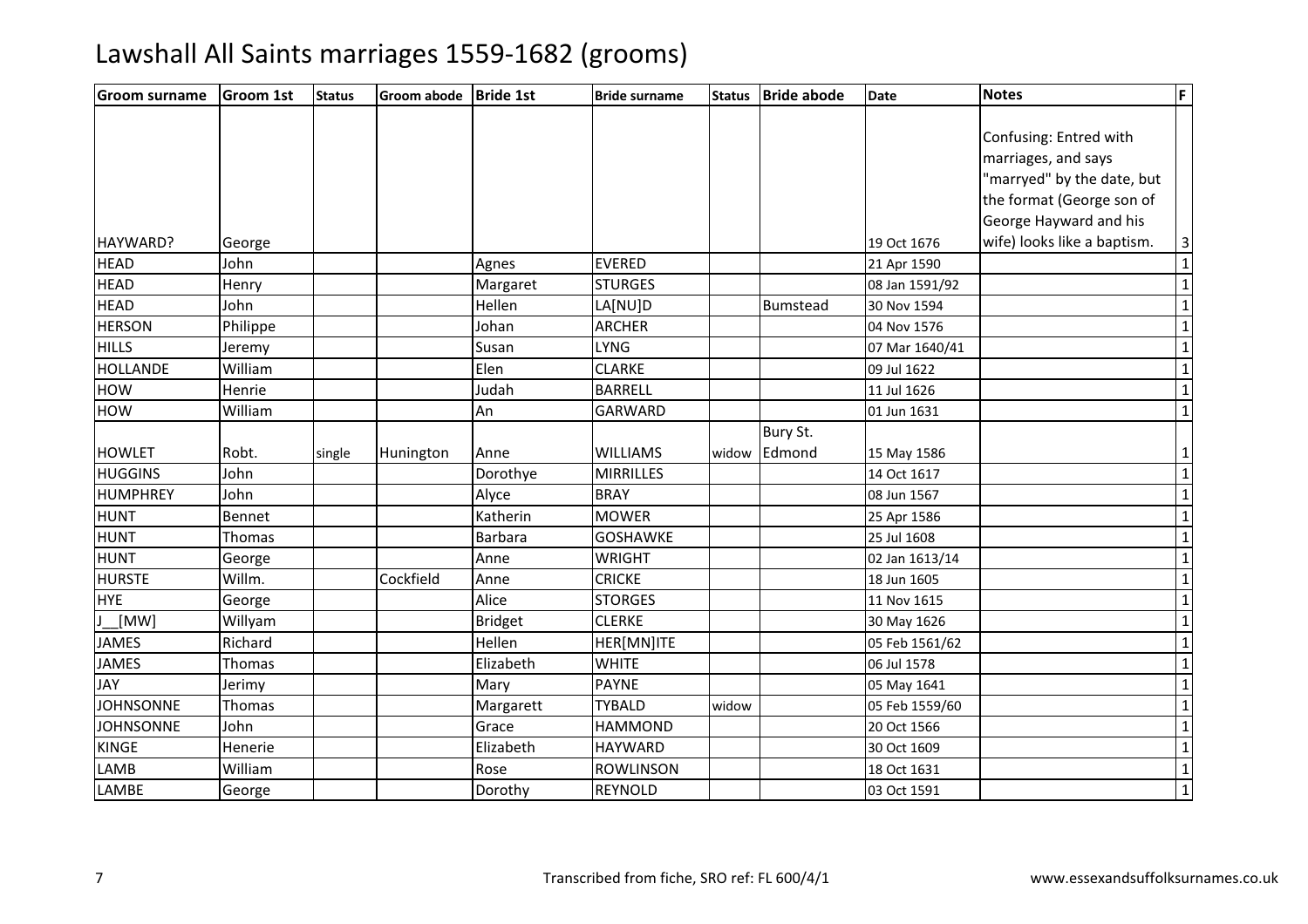#### Groom surnamee Groom 1st Status Groom abode Bride 1st Bride surname Status Bride abode Date Notes Notes F LAVER Abell Susan TU\*E $\frac{18 \text{ Nar } 1594/95}{18 \text{ Mar } 1594/95}$  Begotten wt child by him.<br>WRIGHT widow 01 Sep 1566 LAWSTONN Anthony Agnes WRIGHT widow 01 Sep 1566 1 LEECHE Thomas Monks EleyMary **CLARKE**  $E$  29 Jun 1602 20 Jun 1602 1 LEECHE Roberte Johan SMITH**GOODRICH** East Doniland, Essex 17 Oct 16022 and  $\sqrt{1}$ LOCKEJohn<br>Thomas n Susane GOODRICH H 31 Oct 1616 1 LOCKEAlpheton Alpheton Dinam<br>Shimplen Christian CLARKE 09 Feb 1629/30 <sup>1</sup> LOMELY Williamm Shimplen Christian PHILLIPS 13 Oct 1631 1 Shimplen 11 Million 15 Oct 1631 1 Million 15 Oct 1631 1 LYMANN John Maryan WI[R\_]TE 14 Jan 1583/84 14 Jan 1583/84 1583/84 1583/84 1583/84 1583/84 1583/84 1583/84 1583/84 1583/84 1583/84 1583/84 1583/84 1583/84 1583/84 1583/84 1583/84 1583/84 1583/84 1583/84 1583/84 1583/84 1583/84 1 MA[C\_][S\_]AL John Brigitt UMPHRIDE 17 Dec 1606 <sup>1</sup> MA[Y\_]EWE Edmunde Roose HILLE 30 May 1622 <sup>1</sup> $\overline{1}$ MACRO Roger Margarit LURKYN 07 Nov 1559 <sup>1</sup> MANN Ambrose Hannah TURNER 23 Mar 1675/76 1 MANNINGEE Thomas | Research Elizabeth RAULEINGE 28 May 1616 <sup>1</sup> MARTIN Richard Buxhall Sarah BULLY 29 Aug 1661 <sup>1</sup> MATHEWS Phillips AnAn RAWLIN<br>Alice CLARKE 07 Feb 1642/43 1<br>22 May 1608 10 1 MAYHEWW George Alice CLARKE 22 May 1608 1<br>1 George Alice Cuppons Clare 22 May 1608 1 MAYHUEE Robert | Grace e GIBBONS | 23 Apr 1682 | 3 MILLES Georgee Johan Johan n BROWNE widow 30 Jul 1588 1 MORE Joshua Elizabetha JERVIS 14 Dec 1626Long entry written in Latin. In Ecclesia Parochiali de Whepstead, Hoe? Anne, Decembris decimo quarto, ego Joshua More clericus nupsa Elizabetha Jervis, filia magistr. Joannis Jervis moer? De Brocklie Blue vertat Deus Lawshall 1626.. |1 MOTTE Peregrine Elizabeth**HAYWARD** D 25 Apr 1615 25 Apr 1615 25 Apr 1615 25 Apr 1615 25 Apr 1615 25 Apr 2017 25 Apr 2017 25 Apr 2017 25 Apr 2017 2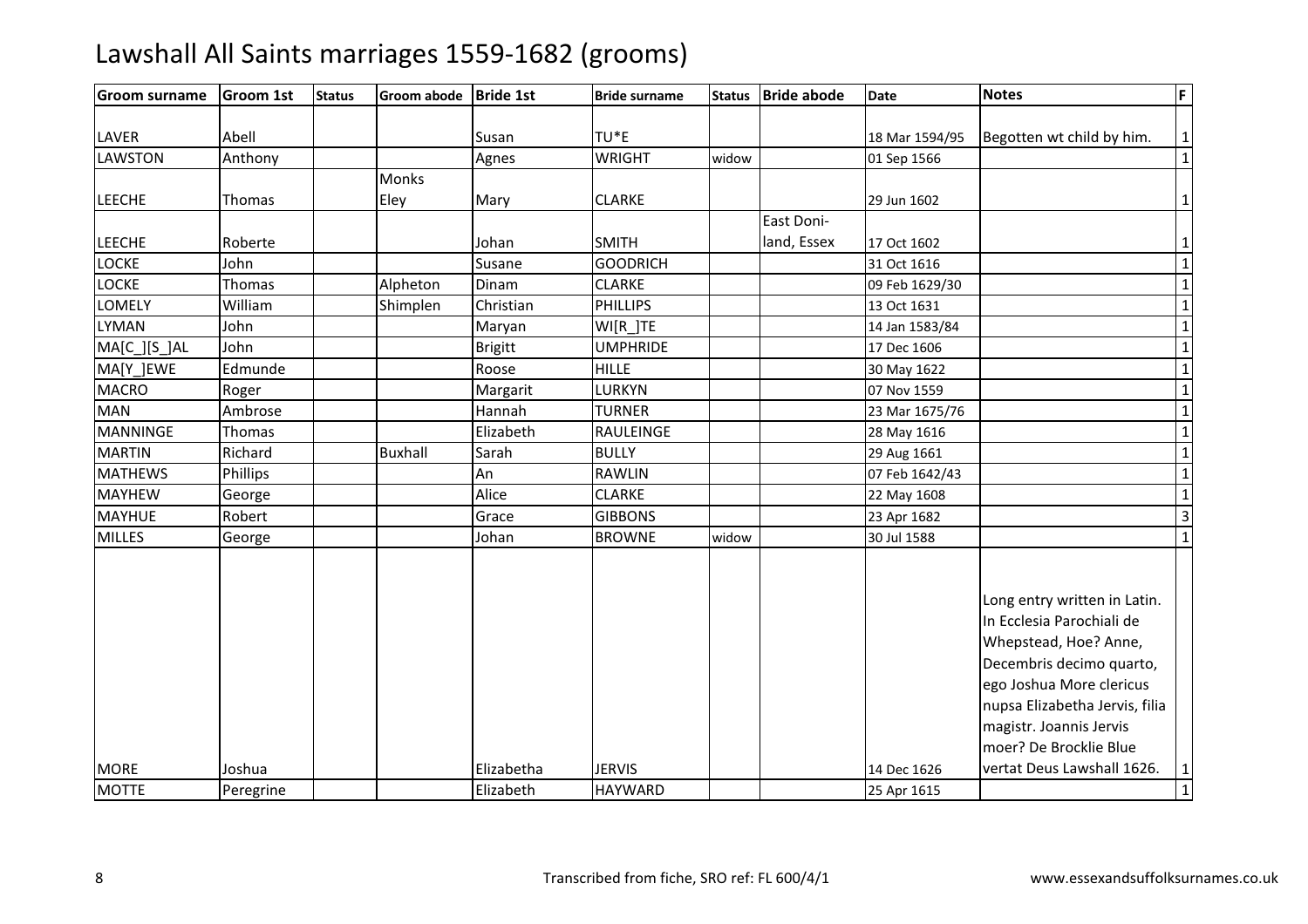| <b>Groom surname</b> | <b>Groom 1st</b> | <b>Status</b> | Groom abode Bride 1st |                 | <b>Bride surname</b> | <b>Status</b> | <b>Bride abode</b> | <b>Date</b>    | <b>Notes</b>                                   | F                       |
|----------------------|------------------|---------------|-----------------------|-----------------|----------------------|---------------|--------------------|----------------|------------------------------------------------|-------------------------|
| <b>NUNNE</b>         | Willm            |               |                       | Alice           | <b>JAMES</b>         |               |                    | 11 Apr 1559    |                                                | $\overline{1}$          |
|                      |                  |               |                       |                 |                      |               |                    |                | Groom's father: Willm.                         |                         |
| <b>NUNNE</b>         | Robt.            |               |                       | Mary            | <b>JAMES</b>         |               |                    | 19 Jul 1573    | Nunne                                          | $\mathbf{1}$            |
| <b>NUNNE</b>         | George           |               |                       | Anne            | <b>SMITH</b>         |               |                    | 10 Oct 1577    |                                                | $\overline{1}$          |
| <b>NUNNE</b>         | Robert           |               |                       | Rose            | <b>ELIE</b>          |               |                    | 18 Nov 1611    |                                                | $\mathbf 1$             |
| <b>OLLEY</b>         | George           | widower       |                       | Rose            | <b>BIGWORTH</b>      | widow         |                    | 10 Nov 1681    |                                                | $\overline{3}$          |
| OLLY                 | Georg            |               |                       | An              | <b>ADKINS</b>        |               |                    | 24 Jun 1667    |                                                | $\overline{1}$          |
| <b>ONGE</b>          | Willm            |               |                       | Elizabeth       | <b>MILLER</b>        |               |                    | 15 Jun 1598    |                                                | $\mathbf 1$             |
| <b>ONGE</b>          | Christopher      |               |                       | Dorothy         | <b>PHILLIPS</b>      |               |                    | 22 Apr 1622    |                                                | $\overline{1}$          |
| ORBELL               | John             |               |                       | Alyce           | <b>BYRD</b>          |               |                    | 17 May 1580    |                                                | $\overline{1}$          |
| <b>OSBORNE</b>       | John             |               |                       | Elizabeth       | <b>DOWSET</b>        |               |                    | 25 Nov 1576    |                                                | $\mathbf{1}$            |
|                      |                  |               |                       |                 |                      |               |                    |                | Bride's surname not in<br>register. Only says, |                         |
| <b>OSBOURN</b>       | Robt.            |               |                       | Elizabeth       |                      |               |                    | 24 Aug 1676    | 'Elizabeth his wife."                          | $\mathbf{1}$            |
| <b>PAINE</b>         | John             |               |                       | Anne            | <b>STONEHAM</b>      |               |                    | 02 Jul 1581    |                                                | $\overline{1}$          |
| <b>PAINE</b>         | John             |               |                       | Prudence        | HUNT                 |               |                    | 16 Sep 1610    |                                                | $\mathbf 1$             |
| <b>PAINE</b>         | John             |               |                       | Mary            | <b>WRIGHT</b>        |               |                    | 22 Sep 1631    |                                                | $\overline{\mathbf{1}}$ |
| <b>PAINE</b>         | Ambrose          |               |                       | Elizabeth       | <b>WARNER</b>        |               |                    | 24 May 1675    |                                                | $\overline{1}$          |
| <b>PAINE</b>         | Abraham          |               |                       | Susan           | <b>WIFIN</b>         |               |                    | 11 Jan 1669/70 | Follows 1669 burials.                          | $\overline{2}$          |
| <b>PARNAFEE</b>      | Richard          |               |                       | <b>Bridgett</b> | <b>CLARKE</b>        |               |                    | 21 Jun 1638    |                                                | $\mathbf 1$             |
| <b>PATTRIDGE</b>     | Richard          |               | widower Hodysett      | Susanna         | WARNER?              |               |                    | 04 May 1601    |                                                | $\overline{1}$          |
| <b>PAYNE</b>         | Thomas           |               |                       | Grace           | <b>BOASTON</b>       |               |                    | 24 Jun 1636    |                                                | $\overline{1}$          |
| <b>PEACH</b>         | Richard          |               |                       | Marie           | LAMBE                |               |                    | 14 Jun 1625    |                                                | $\overline{1}$          |
| <b>PEACH</b>         | Richard          |               |                       | Francis         | <b>BARRELL</b>       |               |                    | 18 Nov 1672    |                                                | $\overline{2}$          |
| <b>PEACHE</b>        | Richard          |               |                       | Barbara         | <b>STONEHAM</b>      |               |                    | 28 May 1584    |                                                | $\overline{1}$          |
| PHILIPSON            | Edmond           |               |                       | Jone            | <b>CRICKE</b>        |               |                    | 29 Jan 1560/61 |                                                | $\mathbf 1$             |
| <b>PHILLIPPES</b>    | Wyllm.           |               |                       | Cresens         | <b>WEBBE</b>         |               |                    | 24 Jun 1588    |                                                | $\overline{1}$          |
| PINCHBACKE           | Samuell          |               |                       | Amy             | <b>GARRET</b>        |               |                    | 01 Jan 1598/99 |                                                | $\overline{1}$          |
| <b>POOLE</b>         | Richard          |               |                       | Anne            | <b>PEACH</b>         |               |                    | 03 Nov 1614    |                                                | $\mathbf{1}$            |
| <b>POTTER</b>        | Thomas           |               |                       | Alyce           | <b>ARCHER</b>        |               |                    | 20 Oct 1570    | The groom is Thomas Wright<br>alias Potter     | 1                       |
| <b>POTTER</b>        | Hugh             |               |                       | Susan           | <b>TOTTEY</b>        |               |                    | 04 Oct 1660    |                                                | $\mathbf 1$             |
| <b>PRINE</b>         | Mathewe          |               |                       | Priscilla       | <b>CLARKE</b>        |               |                    | 24 Oct 1609    |                                                | $\overline{1}$          |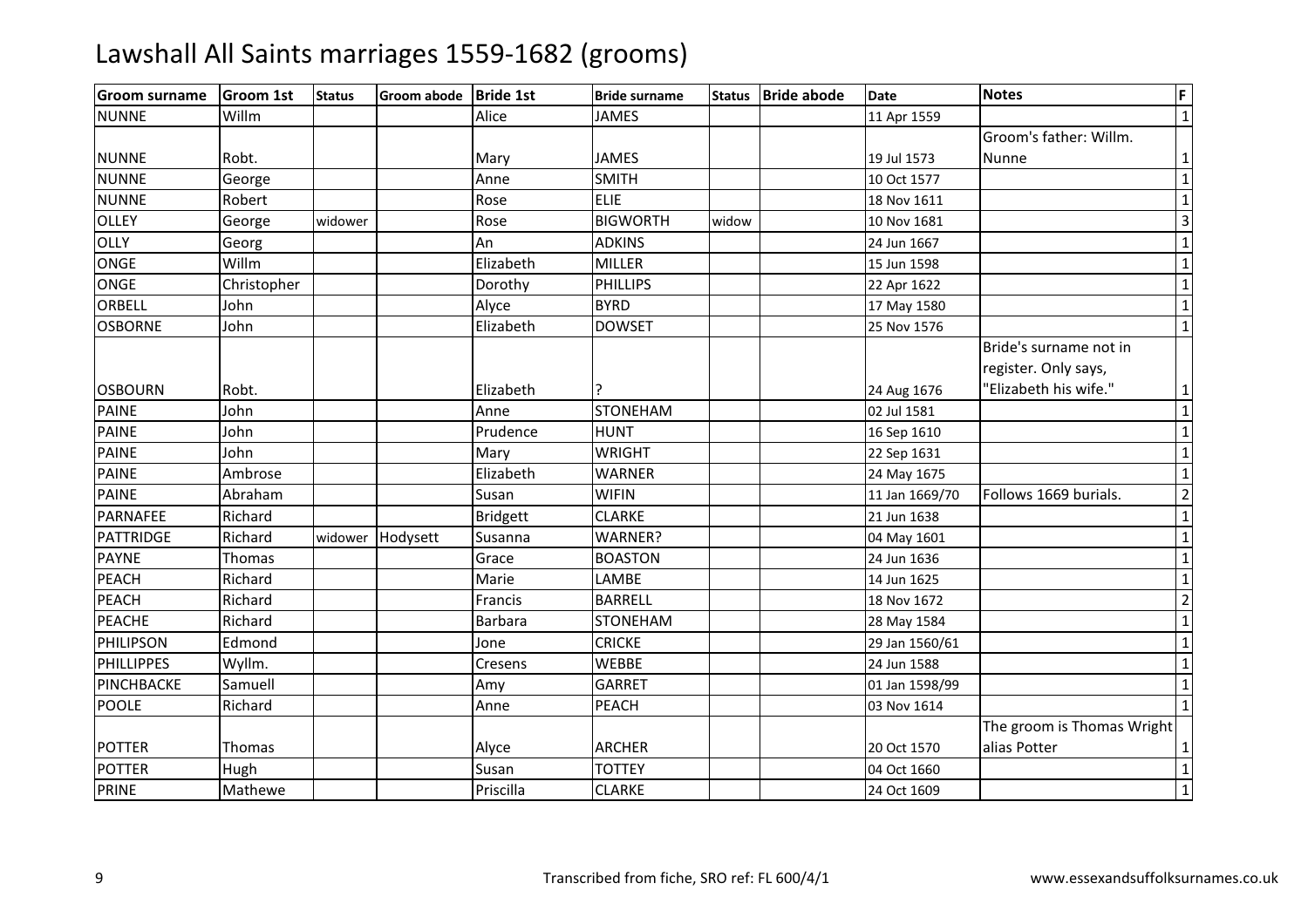| <b>Groom surname</b> | <b>Groom 1st</b> | <b>Status</b> | <b>Groom abode</b> | <b>Bride 1st</b> | <b>Bride surname</b> | <b>Status</b> | <b>Bride abode</b> | <b>Date</b>    | <b>Notes</b>                                                                       | F                       |
|----------------------|------------------|---------------|--------------------|------------------|----------------------|---------------|--------------------|----------------|------------------------------------------------------------------------------------|-------------------------|
| <b>PULSY</b>         | Richard          | widower       | Shimpton           | Elenor           | <b>RAWLE</b>         | widow         | Stanningfield      | 23 Aug 1631    |                                                                                    | $\overline{1}$          |
| <b>PUNGE</b>         | Symon            |               |                    | Marie            | <b>CRICKE</b>        |               |                    | 14 Oct 1610    |                                                                                    | $\overline{\mathbf{1}}$ |
| <b>PURDYE</b>        | John             |               |                    | Elizabeth        | <b>PHILLIPS</b>      |               |                    | 24 Jun 1633    |                                                                                    | $\mathbf{1}$            |
| RA EWS               | <b>Thomas</b>    |               |                    | Mary             | <b>WRIGHT</b>        |               |                    | 01 Feb 1595/96 |                                                                                    | $\mathbf 1$             |
| <b>RAIGNOLD</b>      | Henerye          |               |                    | Marye            | <b>WRIGHT</b>        |               |                    | 12 Apr 1616    |                                                                                    | $\mathbf{1}$            |
| <b>RAWLIN</b>        | Anthonie         |               |                    | Margaret         | <b>SITTERELL</b>     |               |                    | 01 May 1599    |                                                                                    | $\mathbf 1$             |
| <b>RAYNOLDE</b>      | Francis          |               |                    | Elizabeth        | <b>ELEY</b>          |               |                    | 18 Oct 1608    |                                                                                    | $\mathbf 1$             |
| <b>READ</b>          | John             |               |                    | Sara             | <b>BRAYE</b>         |               |                    | 17 Apr 1615    |                                                                                    | $\mathbf{1}$            |
| <b>REEVE</b>         | Edward           |               |                    | Agnes            | LUMKYN               |               |                    | 09 Jul 1570    |                                                                                    | $\overline{1}$          |
| <b>REIGHNOLDS</b>    | Robert           |               |                    | Margarett        | <b>SIMPSON</b>       |               |                    | 04 May 1655    |                                                                                    | $\mathbf 1$             |
| <b>RENOLD</b>        | John             |               |                    | Johan            | <b>STONHAM</b>       |               |                    | 03 Oct 1568    |                                                                                    | $\mathbf{1}$            |
| <b>REVE</b>          | Augustine        |               |                    | Elizabeth        | COMSTO[N_]           |               |                    | 29 Jul 1610    |                                                                                    | $\mathbf 1$             |
| <b>REVE</b>          | William          |               |                    | Winifred         | <b>HAIWARD</b>       |               |                    | 18 Oct 1615    |                                                                                    | $\mathbf 1$             |
| <b>RISING</b>        | John             |               |                    | Elisabeth        | <b>HUNTE</b>         |               |                    | 03 Oct 1622    |                                                                                    | $\mathbf{1}$            |
| <b>RISINGE</b>       | Samuel           |               |                    | Judeth           | <b>CLARKE</b>        |               |                    | 13 Apr 1629    |                                                                                    | $\mathbf 1$             |
| <b>ROFFE</b>         | George           |               |                    | Elesebath        | <b>BARKER</b>        |               |                    | 16 Sep 1671    |                                                                                    | $\overline{2}$          |
| <b>ROOKS</b>         | George           |               |                    | Barbara          | <b>HAMOND</b>        |               |                    | 04 Feb 1562/63 |                                                                                    | $\mathbf 1$             |
|                      |                  |               |                    |                  |                      |               |                    |                | Mr. Robt. Rookwoode and                                                            |                         |
| ROOKWOODE            | Robt.            |               |                    | Dorothy          | <b>DRURY</b>         |               |                    | 13 Jun 1563    | Mrs. Dorothy Drury                                                                 | 1                       |
| <b>ROSE</b>          | Thomas           |               |                    | Elizabeth        | <b>ARMET</b>         |               |                    | 05 Jul 1573    |                                                                                    | $\mathbf 1$             |
| <b>RUTLAND</b>       | Jerome           |               |                    | Gylian           | <b>JAMES</b>         |               |                    | 15 Sep 1578    |                                                                                    | $\overline{\mathbf{1}}$ |
| <b>SACKET</b>        | Robt.            |               |                    | Rebecca          | <b>HARVEY</b>        |               |                    | 24 Oct 1586    |                                                                                    | $\mathbf{1}$            |
| <b>SCOTT</b>         | Edward           |               |                    | Mary             | <b>FROST</b>         |               |                    | 09 Jan 1632/33 |                                                                                    | $\mathbf{1}$            |
| <b>SEATON</b>        | Marten           |               |                    | ?                | BIET?                |               |                    | 19 Jan 1670/71 | Bride's first name not in<br>register. Only says "The<br>daughter of Andrew Biet." | $\overline{2}$          |
| $SH$ $[M_$ $*$       | Marke            |               |                    | Mary?            | KINGE?               |               |                    | ** 1630        | Very faded. Date illegible.                                                        | 1                       |
| <b>SHARPE</b>        | Henrie           |               |                    | Elizabeth        | <b>PEACH</b>         |               |                    | 08 May 1626    |                                                                                    | $\mathbf{1}$            |
| <b>SIMONS</b>        | John             |               |                    | Anne             | <b>MOORE</b>         |               |                    | 18 Oct 1600    |                                                                                    | $\overline{1}$          |
| <b>SIMPSON</b>       | William          |               |                    | Elizabeth        | <b>NUN</b>           |               |                    | 12 Oct 1639    |                                                                                    | $\overline{1}$          |
| <b>SIMSON</b>        | George           |               |                    | Mary             | <b>CUNNINGHAM</b>    |               |                    | 03 Feb 1669/70 | Follows 1669 burials.                                                              | $\overline{2}$          |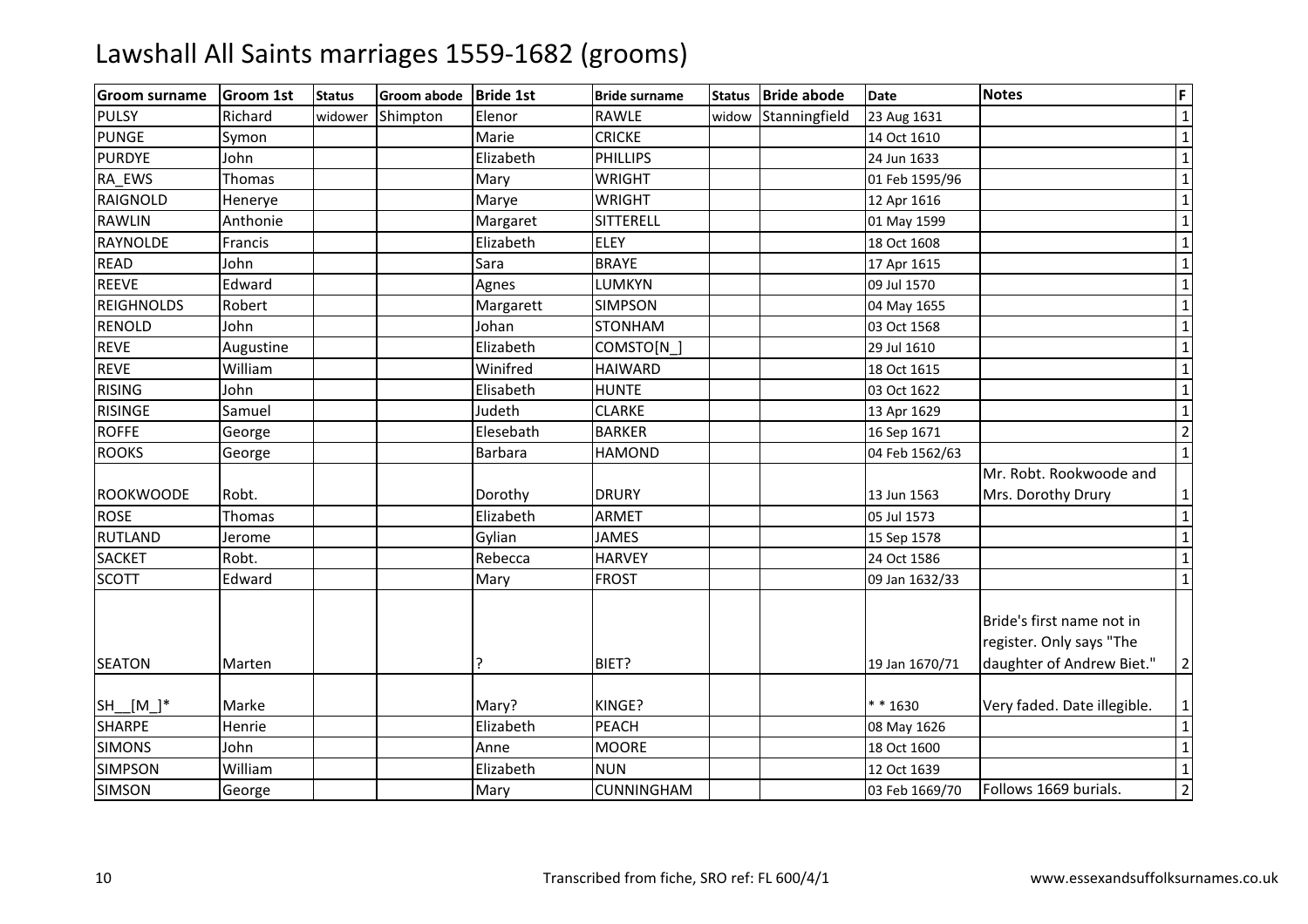| <b>Groom surname</b> | <b>Groom 1st</b> | <b>Status</b> | Groom abode   Bride 1st |           | <b>Bride surname</b> | Status Bride abode | Date           | <b>Notes</b>               | F.             |
|----------------------|------------------|---------------|-------------------------|-----------|----------------------|--------------------|----------------|----------------------------|----------------|
| <b>SKOT</b>          | Henrie           |               |                         | Agnes     | <b>WRIGHT</b>        |                    | 18 Apr 1598    |                            | $1\vert$       |
|                      |                  |               |                         |           |                      |                    |                | The bride's father is Long |                |
| <b>SMITH</b>         | John             |               |                         | Mary      | <b>CAWSTON</b>       |                    | 09 Oct 1575    | John Cawston               | $1\vert$       |
| <b>SMITH</b>         | Edward           |               |                         | Mary      | <b>BYRD</b>          |                    | 25 Jul 1585    |                            | $\mathbf 1$    |
| <b>SMITH</b>         | Edmond           |               |                         | Anne      | <b>ELY</b>           |                    | 22 Nov 1590    |                            | $\mathbf 1$    |
| <b>SMITH</b>         | George           |               |                         | Agnes     | <b>CRICKE</b>        |                    | 18 Jan 1591/92 |                            | $\mathbf 1$    |
| <b>SMITH</b>         | John             |               |                         | Marget    | <b>HEAD</b>          |                    | 22 Jan 1610/11 |                            | $\overline{1}$ |
| <b>SMITH</b>         | Francis          |               |                         | Elizabeth | <b>MERRILLS</b>      |                    | 05 May 1611    |                            | $\mathbf 1$    |
| <b>SMITH</b>         | John             |               |                         | Anne      | <b>PAULSIR</b>       |                    | 21 Apr 1612    |                            | $\overline{1}$ |
| <b>SMITH</b>         | Henreye          |               |                         | Anne      | <b>HAYWARD</b>       |                    | 03 Jan 1616/17 |                            | $\mathbf 1$    |
| <b>SMITH</b>         | Thomas           |               |                         | Elizabeth | <b>SMITH</b>         |                    | 02 Jul 1618    |                            | $\mathbf{1}$   |
| <b>SMITH</b>         | Thomas           |               |                         | Dinah     | <b>HASELL</b>        |                    | 29 Mar 1619    |                            | $\mathbf 1$    |
| <b>SMITH</b>         | Francis          |               |                         | Susann    | <b>BARKET</b>        |                    | 01 Nov 1621    |                            | $\mathbf 1$    |
| <b>SMITH</b>         | George           |               |                         | Grace     | RAWLIN               |                    | 02 Apr 1632    |                            | $\mathbf 1$    |
| <b>SMITH</b>         | Roger            |               |                         | Jane      | <b>WRIGHT</b>        |                    | 17 Jun 1634    |                            | $\mathbf 1$    |
| <b>SMITH</b>         | Thomas           |               |                         | An        | <b>NEALE</b>         |                    | 21 Nov 1639    |                            | $\mathbf 1$    |
| <b>SMITH</b>         | William          |               |                         | Grace     | <b>PAINE</b>         |                    | 21 Jun 1660    |                            | $\mathbf 1$    |
| <b>SMITH</b>         | Henry            |               |                         | Frances   | <b>STOOD</b>         |                    | 26 Jan 1662/63 |                            | $\overline{1}$ |
| <b>SMITH</b>         | Anthony          |               |                         | An        | <b>CUTMER</b>        |                    | 28 Apr 1664    |                            | $\mathbf 1$    |
| <b>SMITH</b>         | Samuell          |               |                         | Marie     | <b>CLARKE</b>        |                    | 28 Sep 1668    |                            | $\mathbf 1$    |
| <b>SMYTH</b>         | John             |               |                         | Dowsabell | <b>CRICKE</b>        |                    | 18 Oct 1586    |                            | $\mathbf{1}$   |
| <b>SMYTH</b>         | Robert           |               |                         | Marie     | <b>CAUSTON</b>       |                    | 22 Nov 1627    |                            | $1\vert$       |
| SNELL                | Thomas           |               |                         | Susanna   | <b>REEVE</b>         |                    | 22 Dec 1600    |                            | $\mathbf 1$    |
| <b>SPARCKE</b>       | Thomas           |               |                         | Rose      | LORD                 |                    | 24 Nov 1606    |                            | $1\vert$       |
| <b>SPARK</b>         | William          |               |                         | Eliz.     | REIGNOLD             |                    | 24 Jun 1630    |                            | $\mathbf 1$    |
| <b>SPARKE</b>        | William          |               |                         | Agnes     | <b>BULLOCKE</b>      |                    | 08 May 1575    |                            | $\mathbf 1$    |
| <b>SPARKE</b>        | Francis          |               |                         | Elizabeth | <b>REVE</b>          |                    | 25 Jun 1615    |                            | $\mathbf{1}$   |
| <b>SPARKE</b>        | Thomas           |               |                         | An        | <b>CLARKE</b>        |                    | 25 Apr 1637    |                            | $\mathbf 1$    |
| <b>SPARROWE</b>      | John             |               |                         | Anne      | <b>HAMOND</b>        |                    | 16 Jun 1579    |                            | $\mathbf 1$    |
| <b>SPEERE</b>        | Henerye          |               |                         | Mary      | <b>MOWER</b>         |                    | 29 Nov 1617    |                            | $\overline{1}$ |
| <b>SPELTINBER</b>    | John             |               |                         | Mehildred | <b>WRIGHT</b>        |                    | 30 Dec 1630    |                            | $\overline{1}$ |
| <b>SPITE</b>         | Christopher      |               |                         | Elizabeth | <b>WRIGHT</b>        |                    | 08 Jun 1637    |                            | $1\vert$       |
| <b>STAFFE</b>        | Willm.           |               |                         | Johan     | <b>WRIGHT</b>        |                    | 04 Oct 1579    |                            | $\overline{1}$ |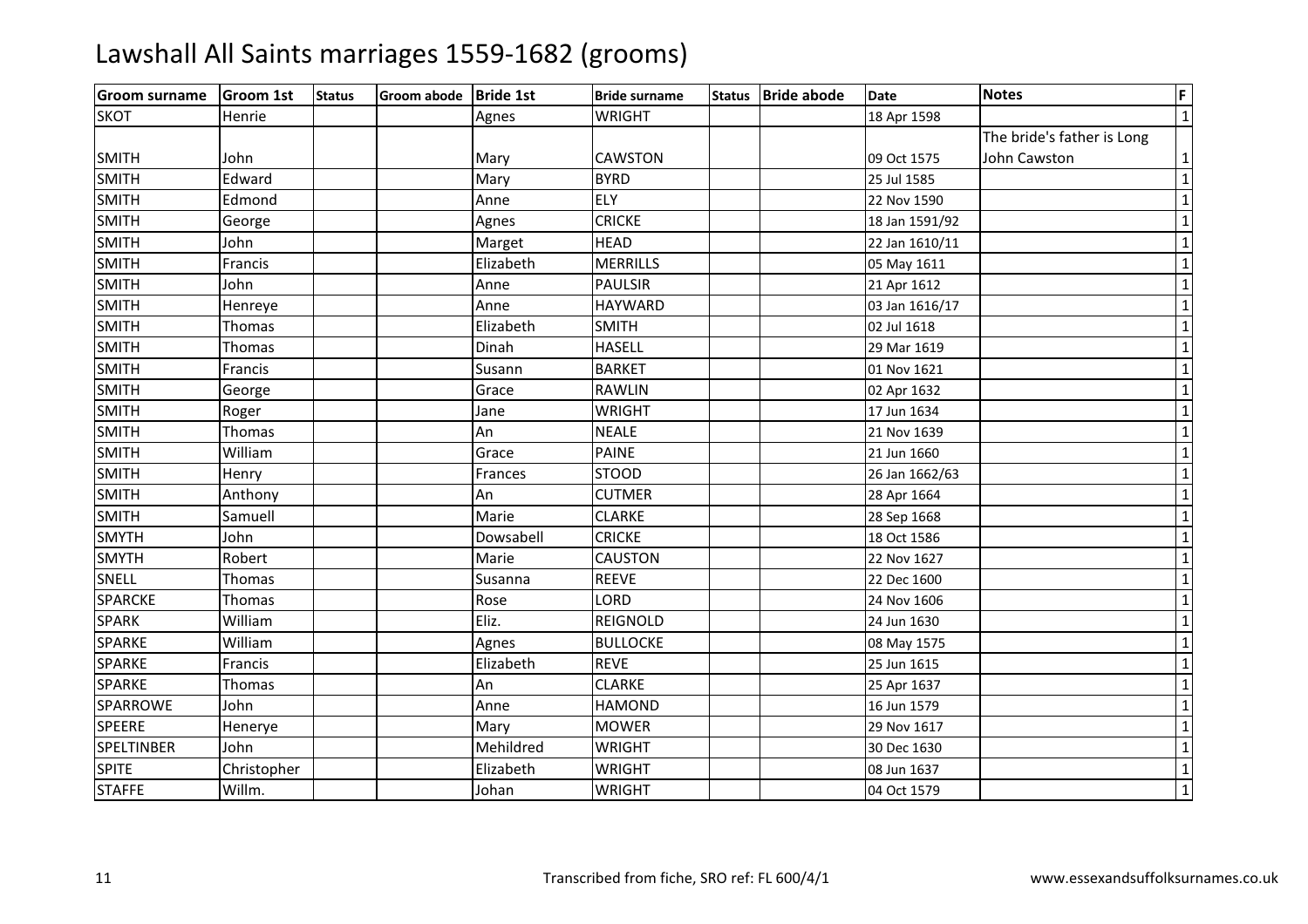| <b>Groom surname</b> | <b>Groom 1st</b> | <b>Status</b> | Groom abode Bride 1st |                 | <b>Bride surname</b> |       | Status   Bride abode | <b>Date</b>    | <b>Notes</b> | F                       |
|----------------------|------------------|---------------|-----------------------|-----------------|----------------------|-------|----------------------|----------------|--------------|-------------------------|
| <b>STEAD</b>         | Roger            |               |                       | Francis         | <b>SPARKE</b>        |       |                      | 24 Jun 1628    |              | $\mathbf 1$             |
| <b>STERNE</b>        | Abraham          |               |                       | Mary            | <b>SMYTH</b>         |       |                      | 30 May 1681    |              | $\overline{\mathbf{3}}$ |
| <b>STEWARD</b>       | John             |               |                       | Agnes           | <b>HILL</b>          |       |                      | 11 Nov 1565    |              | $\mathbf 1$             |
| <b>STEWARD</b>       | John             |               |                       | Alice           | <b>REIGNOLD</b>      |       |                      | 12 Oct 1617    |              | $\mathbf 1$             |
| <b>STEWARD</b>       | Henrie           |               |                       | Dorothie        | <b>CLARKE</b>        |       |                      | 01 Nov 1625    |              | $\mathbf 1$             |
| <b>STEWARD</b>       | John             |               |                       | An              | LOMLEY               |       |                      | 03 Jun 1661    |              | $\mathbf 1$             |
| <b>STEWARD</b>       | Robert           |               |                       | Frances         | <b>GOOCH</b>         |       |                      | 05 May 1664    |              | $\mathbf 1$             |
| <b>STONEHAM</b>      | Peter            | widower       |                       | Maryan          | <b>WRIGHT</b>        |       |                      | 03 Aug 1567    |              | $\mathbf 1$             |
| <b>STONEHAM</b>      | Peter            |               |                       | Johan           | <b>WRIGHT</b>        |       |                      | 24 Aug 1596    |              | $\mathbf 1$             |
| <b>STONEHAM</b>      | Elias            |               |                       | Anne            | <b>WRIGHT</b>        |       |                      | 28 Oct 1596    |              | $\mathbf 1$             |
| <b>STONHAM</b>       | John             | widower       |                       | Margaret        | <b>BARRET</b>        |       |                      | 26 Apr 1563    |              | $\mathbf 1$             |
| <b>STRAWE</b>        | Thomas           |               |                       | Marye           | <b>CRICKE</b>        |       |                      | 17 Nov 1616    |              | $\mathbf 1$             |
| <b>STUERD</b>        | Thomas           |               |                       | Oeane           | <b>RISSEN</b>        |       |                      | 06 Oct 1670    |              | $\overline{2}$          |
| <b>STUERD</b>        | Oilef            |               |                       | <b>Briget</b>   | <b>CLARKE</b>        |       |                      | 18 Sep 1671    |              | $\overline{2}$          |
| <b>STURGEON</b>      | Roger            |               |                       | Anne            | <b>WIFFEN</b>        | widow |                      | 12 Oct 1567    |              | $\mathbf 1$             |
| <b>STURGEON</b>      | John             |               |                       | Grace           | <b>BARRELL</b>       |       |                      | 13 Jan 1591/92 |              | $\mathbf 1$             |
| <b>STURGEON</b>      | Philip           |               |                       | Anne            | [CG]OOLE             |       |                      | 21 Sep 1608    |              | $\mathbf 1$             |
| <b>STURGEON</b>      | Thomas           |               |                       | Marie           | <b>STEWARD</b>       |       |                      | 31 Jan 1626/27 |              | $\mathbf 1$             |
| <b>SUTTLE</b>        | James            |               | Hessett               | Mary            | <b>SCOTT</b>         |       | Hessett              | 27 Jun 1605    |              | $\mathbf 1$             |
| <b>SYMON</b>         | John             | widower       |                       | Elizabeth       | <b>BARKER</b>        | widow |                      | 18 Jul 1580    |              | $\mathbf 1$             |
| SYMOND               | John             | widower       |                       | Elizabeth       | <b>BRAY</b>          | widow |                      | 07 Jan 1573/74 |              | $\mathbf 1$             |
| <b>THORNTON</b>      | John             |               |                       | Anne            | <b>BRAY</b>          |       |                      | 16 Aug 1562    |              | $\mathbf 1$             |
| <b>TIRODDS</b>       | Thomas           |               |                       | Sarah           | <b>PAYNE</b>         |       |                      | 22 Dec 1664    |              | $\overline{1}$          |
| <b>TOTTY</b>         | Ambrose          |               |                       | Mary            | <b>HEAD</b>          |       |                      | 04 Oct 1658    |              | $\mathbf 1$             |
| <b>TURLE</b>         | Willm.           |               |                       | Hellen          | <b>BLAND</b>         |       |                      | 17 Oct 1563    |              | $\mathbf{1}$            |
| <b>TURLE</b>         | Robt.            |               |                       | Johan           | <b>TYLLET</b>        |       |                      | 12 Oct 1578    |              | $\mathbf 1$             |
| <b>TURNER</b>        | Francis          |               |                       | Elizabeth       | <b>UNGLES</b>        |       |                      | 21 Aug 1620    |              | $\mathbf 1$             |
| <b>TURNER</b>        | George           |               |                       | Anne            | <b>CLERKE</b>        |       |                      | 18 Sep 1628    |              | $\mathbf 1$             |
| <b>TURNER</b>        | Phillip          |               |                       | Elizabeth       | BARE[TL]             |       |                      | 20 Dec 1648    |              | $\mathbf 1$             |
| <b>TURNER</b>        | Will.            |               |                       | <b>Bridgett</b> | <b>SMITH</b>         |       |                      | 17 Nov 1664    |              | $\mathbf 1$             |
| <b>UNDERWOOD</b>     | Edmond           |               |                       | Alyce           | <b>DULSET</b>        | widow |                      | 31 Jan 1559/60 |              | $\mathbf 1$             |
| <b>UNGLES</b>        | Henrie           |               |                       | Caecilie        | <b>RAWLINS</b>       |       |                      | 15 Jan 1628/29 |              | $\mathbf 1$             |
| <b>WALES</b>         | John             |               |                       | <b>Bridgett</b> | <b>BLOMEFEILD</b>    |       |                      | 30 Nov 1633    |              | $1\vert$                |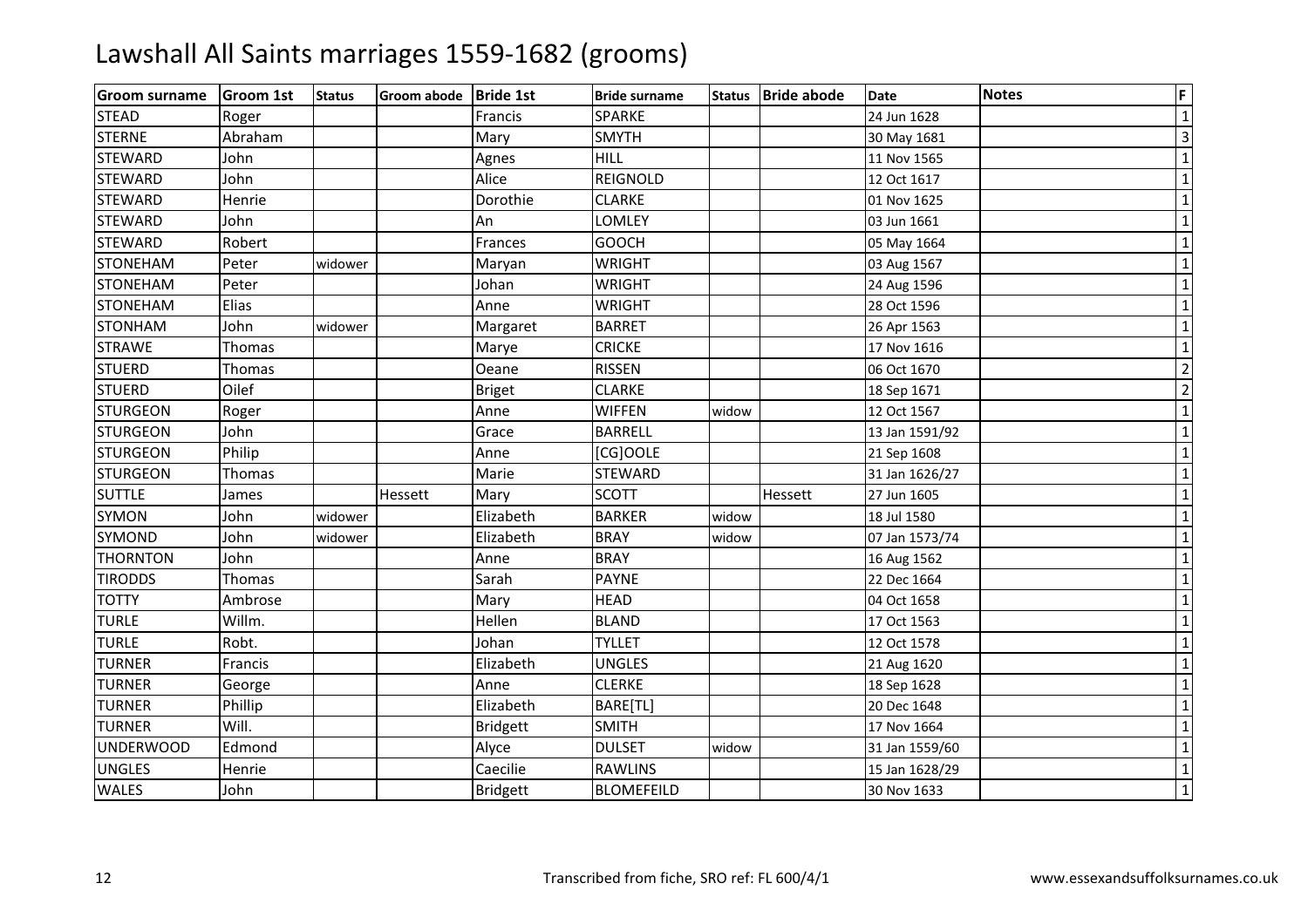| <b>Groom surname</b> | <b>Groom 1st</b> | <b>Status</b> | Groom abode | <b>Bride 1st</b>   | <b>Bride surname</b> | <b>Status</b> | <b>Bride abode</b> | <b>Date</b>    | <b>Notes</b>                                                                         | F              |
|----------------------|------------------|---------------|-------------|--------------------|----------------------|---------------|--------------------|----------------|--------------------------------------------------------------------------------------|----------------|
| <b>WARNER</b>        | Valentine        |               |             | Susan              | <b>COFIELD</b>       |               |                    | 20 May 1583    |                                                                                      | $1\vert$       |
| <b>WARNER</b>        | Gabriell         |               |             | Thomasin           | <b>FROST</b>         |               |                    | 02 May 1611    |                                                                                      | $\overline{1}$ |
|                      |                  |               |             |                    |                      |               |                    |                | Entered with 1641                                                                    |                |
|                      |                  |               |             |                    |                      |               |                    |                | marriages after one for                                                              |                |
|                      |                  |               |             |                    |                      |               |                    |                | October - is it really 1641, or                                                      |                |
| <b>WARNER</b>        | Edward           |               |             | Elizab.            | <b>CUTMORE</b>       |               |                    | 24 Jun 1641    | 1642?                                                                                | $\mathbf{1}$   |
| <b>WARNER</b>        | Edward           |               |             | Ruth               | <b>BROOKE</b>        |               |                    | 09 Nov 1668    |                                                                                      | $\overline{1}$ |
| <b>WARREN</b>        | Robert           |               |             | Grace              | <b>NURSE</b>         |               |                    | 17 Apr 1586    |                                                                                      | $\mathbf{1}$   |
| <b>WATTON</b>        | Robt.            |               |             | Anne               | <b>JENTLEMAN</b>     |               |                    | 09 Jun 1580    | Sr. Robt. Watton, psonne of<br>Lawshall, was marryed to<br>Anne Jentleman, his maid. | $1\vert$       |
| <b>WELLES</b>        | James            |               |             | Elizabeth          | <b>BYRD</b>          |               |                    | 11 Jul 1574    |                                                                                      | $1\vert$       |
|                      |                  |               |             |                    |                      |               |                    |                | Groom is Minister of this                                                            |                |
| <b>WELLES</b>        | Symon            |               |             | Elizabeth          | <b>BEWESSE</b>       |               | Retton             | 25 May 1587    | Parishe.                                                                             | $\mathbf{1}$   |
| <b>WELLS</b>         | Humfrey          |               | Preston     | Anne               | <b>COPSEY</b>        |               |                    | 24 Jun 1601    |                                                                                      | $1\vert$       |
| <b>WIFFEN</b>        | Thomas           |               |             | Katherine          | <b>CRICKE</b>        |               |                    | 05 Oct 1589    |                                                                                      | $\mathbf 1$    |
| <b>WILBORE</b>       | Isaac            |               |             | Thomazin           | <b>WRIGHT</b>        |               |                    | 11 Jan 1582/83 |                                                                                      | $\overline{1}$ |
| WILLIAMSON           | Ambrose          |               |             | Frances            | PHILLIPSON           |               |                    | 16 Oct 1666    |                                                                                      | $\mathbf 1$    |
| <b>WOLTER</b>        | Thomas           |               | Stansted    | $[G_.][a_.][m_.]h$ | <b>BOTTESFORTH</b>   |               |                    | * Nov 1601     | Entry quite faded.                                                                   | $\mathbf 1$    |
| <b>WRIGHT</b>        | Rafe             |               |             | Margery            | <b>GREGORY</b>       |               |                    | 12 May 1560    |                                                                                      | $\mathbf{1}$   |
| <b>WRIGHT</b>        | Johes            |               |             | Katherine          | PYNHAM               |               |                    | 17 Nov 1560    |                                                                                      | $\mathbf 1$    |
| <b>WRIGHT</b>        | Andrew           |               |             | Johan              | <b>CRICKE</b>        |               |                    | 16 Apr 1562    |                                                                                      | $1\vert$       |
| <b>WRIGHT</b>        | <b>Thomas</b>    |               |             | Alyce              | <b>ARCHER</b>        |               |                    | 20 Oct 1570    | The groom is Thomas Wright<br>alias Potter                                           | $\mathbf{1}$   |
| <b>WRIGHT</b>        | Daniell          |               |             | Agnes              | <b>ELY</b>           |               |                    | 12 Jul 1573    | Bride's father is John Ely the<br>elder.                                             | $\mathbf{1}$   |
| <b>WRIGHT</b>        | John             |               | Lach        | Hellen             | <b>SCHUCFORTH</b>    |               |                    | 20 Jun 1581    |                                                                                      | $\mathbf{1}$   |
|                      |                  |               |             |                    | <b>BARTHOLO-</b>     |               |                    |                |                                                                                      |                |
| <b>WRIGHT</b>        | Robert           |               |             | Johan              | <b>MEWE</b>          |               |                    | 15 Jul 1589    |                                                                                      | $\mathbf{1}$   |
| <b>WRIGHT</b>        | Ambrose          | widower       |             | Elizabeth          | <b>PECHE</b>         | widow         |                    | 10 Nov 1597    |                                                                                      | $\mathbf 1$    |
|                      |                  |               |             |                    |                      |               | Shimplyng-         |                |                                                                                      |                |
| <b>WRIGHT</b>        | John             |               |             | Anne               | <b>SKOTTE</b>        |               | thorne             | 01 Oct 1599    |                                                                                      | $1\vert$       |